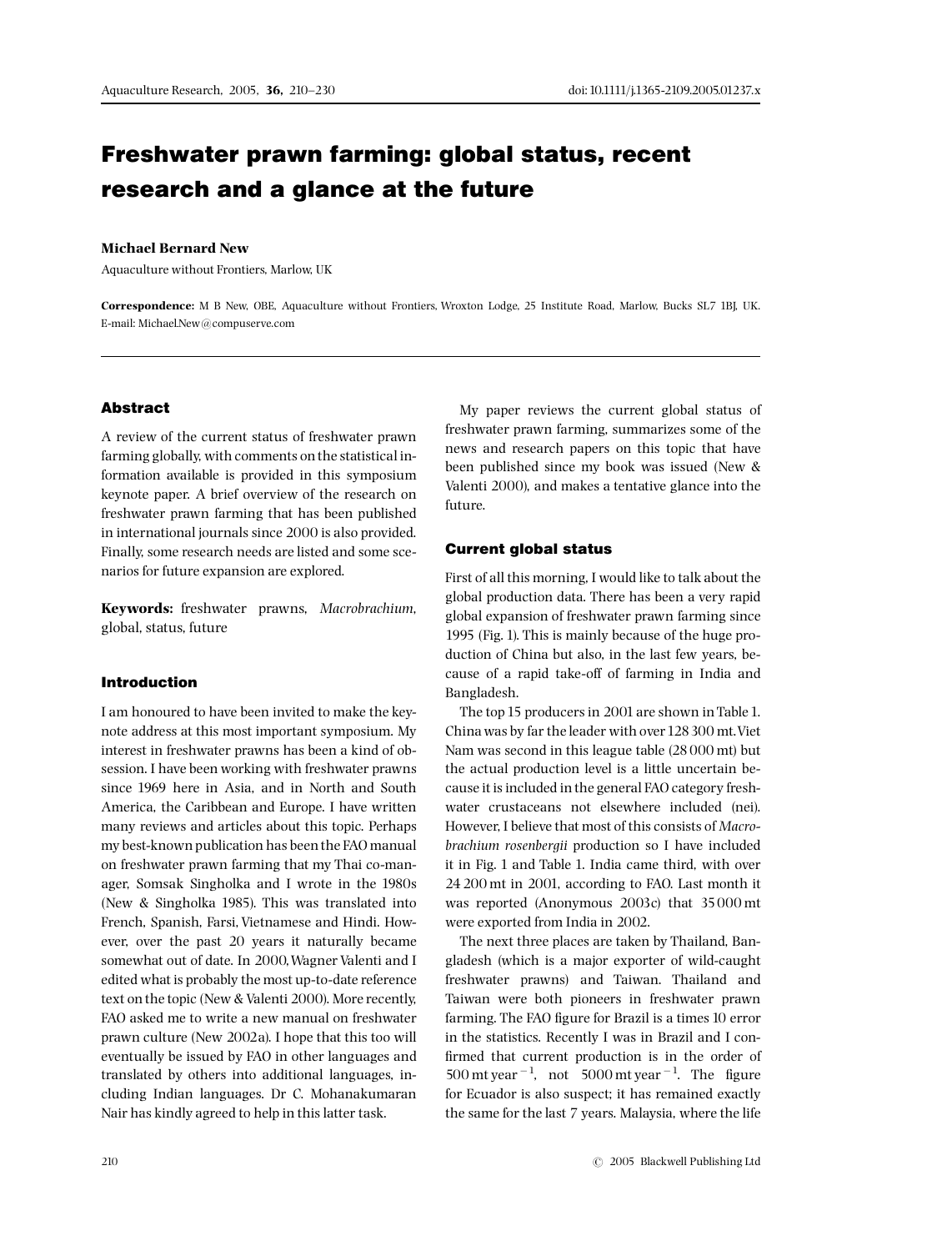

Table 1 Top 15 countries farming freshwater Macrobra $chium rosenbergii*$  in 2001 (FAO 2003)

| #  | Country       | Farmed<br>production<br>in 2001 (mt) | <b>Notes</b>                      |
|----|---------------|--------------------------------------|-----------------------------------|
|    |               |                                      |                                   |
| 1  | China         | 128338                               |                                   |
| 2  | Viet Nam      | 28000                                | Freshwater crustaceans nei        |
|    |               |                                      | (thought to be mainly             |
|    |               |                                      | M. rosenbergii)                   |
| 3  | India         | 24230                                |                                   |
| 4  | Thailand      | 12067                                |                                   |
| 5  | Bangladesh    | 7000                                 |                                   |
| 6  | Taiwan        | 6859                                 |                                   |
| 7  | Brazil        | 5380                                 | $\times$ 10 error in FAO's 2001   |
|    |               |                                      | statistics (Brazil was really #9, |
|    |               |                                      | after Malaysia)                   |
| 8  | Ecuador       | 800                                  | Possibly incorrect?               |
| 9  | Malaysia      | 752                                  |                                   |
| 10 | Dominican Rep | 62                                   |                                   |
| 11 | Guatemala     | 53                                   | Includes 3 mt of other            |
|    |               |                                      | freshwater prawn species          |
| 12 | Senegal       | 50                                   |                                   |
| 13 | Mexico        | 48                                   |                                   |
| 14 | <b>USA</b>    | 44                                   |                                   |
| 15 | French Guiana | 25                                   |                                   |
|    | <b>Others</b> | 153                                  |                                   |

The FAO data includes the categories giant river prawn, freshwater shrimps/prawns nei and freshwater crustaceans nei. nei, not elsewhere included.

cycle of M. rosenbergii was first closed, is now a major producer. The other countries are quite modest producers so far.

Figure 2 shows the production of M. rosenbergii in Asia; output in China dwarfs the scale of other producing countries. After China, India, Viet Nam,

Thailand, Taiwan and Bangladesh are the main producers. Production in Thailand is starting to rise again. Production in Malaysia, although relatively small compared with other Asian countries expanded rapidly between 1997 and 2000 but fell back somewhat in 2001. Expansion has been much more rapid in India and Viet Nam than elsewhere. In the Indian State of Andhra Pradesh alone, production is now 27000 mt (Anonymous 2003a), up from 400 mt only 5 years ago. Further substantial expansion is expected, as I am sure we shall hear in this symposium.

Most freshwater prawns are produced in Asia but, as shown in Fig. 3, Chinese production is much more than all the other Asian countries put together. Three species are currently grown in inland waters in China; two are Macrobrachium spp. but the other is the marine shrimp Penaeus vannamei. Macrobrachium nipponense is common in Chinese inland capture fisheries. Its maximum size is 86 mm for males and 75 mm for females. It can naturally reproduce in freshwater and it is one of the few Macrobrachium species that has a temperate distribution. These facts, and its popularity with Chinese consumers make it attractive to farm. However, M. rosenbergii is regarded as the major species for the export market for freshwater prawns that China hopes to develop. Although some work on its culture was reported in the 1970s, real commercial production of M. nipponense did not begin until the 1990s at about the same time as the culture of M. rosenbergii began to take off in China (W. Miao, pers. comm. 2003). By now, the quantity of M. nipponense produced in farms is about the same as that obtained from the capture fishery. Estimated production of the indigenous M. nipponense is rapidly catching up with the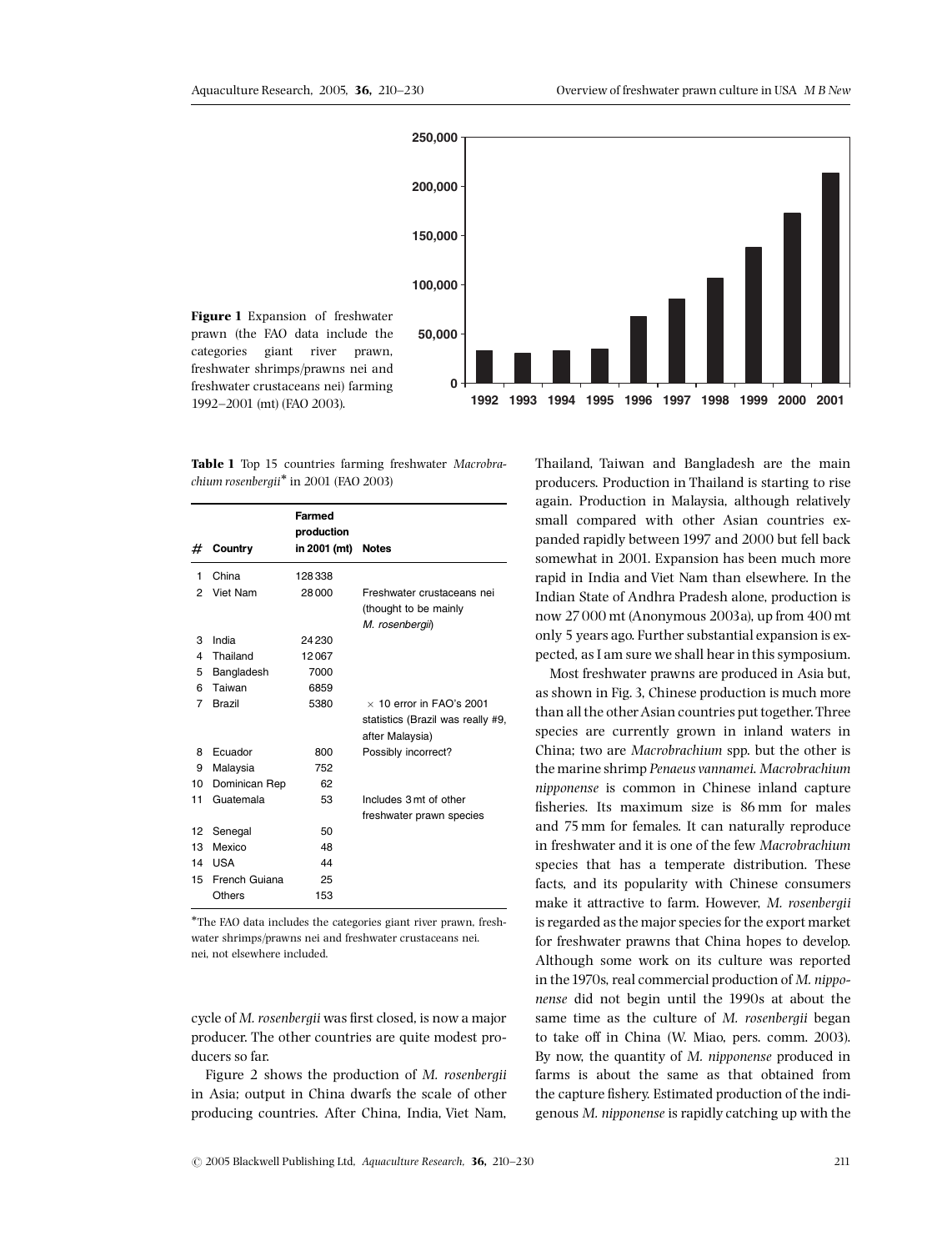

Figure 2 Farmed production of Macrobrachium rosenbergii (the FAO data include the categories giant river prawn, freshwater shrimps/prawns nei and freshwater crustaceans nei) in major producing countries in Asia in 2001 (mt) (FAO 2003).



Figure 3 Trends in farmed Macrobrachium rosenbergii (the FAO data include the categories giant river prawn, freshwater shrimps/prawns nei and freshwater crustaceans nei) production in Asia (mt) (FAO 2003).

production of the introduced M. rosenbergii (Fig. 4). So far, China has not reported its production of M. nipponense in its official statistical returns to FAO. An estimated production of 15000 mt of this species was reared in China in 1999 (Wang & Qianhong 1999) and 120 000 mt in 2001 (W. Miao, pers. comm. 2003). In addition to these two species, experimental culture of one of your own indigenous prawns in India, M. malcolmsonii, has started in China.

Recorded production in Central and North American countries is quite small (Fig.5). Only four nations produced more than 40 mt in 2001 - the Dominican Republic, Guatemala, Mexico and the USA. Figure 6 shows the data for South America. The figures for Brazil have been adjusted but I have not changed the FAO figures for Ecuador, although I remain sceptical about them. The encouraging thing is that production in Brazil, after declining between 1993 and 1999, now seems to be increasing again. The Brazilian government has been concentrating on the promotion of marine shrimp farming but it is hoped that it may now become also interested in a form of aquaculture that may be more sustainable, namely the culture of freshwater prawns. One of the universities there has a large team working not only on the culture of M. rosenbergii but also on an indigenous species, M. amazonicum, which is thought to have great potential for small-scale farms in the Amazonia region, where it is a feature of the capture fishery. The maximum size of M. amazonicum males has been variously reported as 110^150 mm, while the maximum female size recorded is 110 mm.

There is very little production outside Asia and South and Central America (Fig. 7). Senegal and Mauritius, both in Africa, are the leaders but their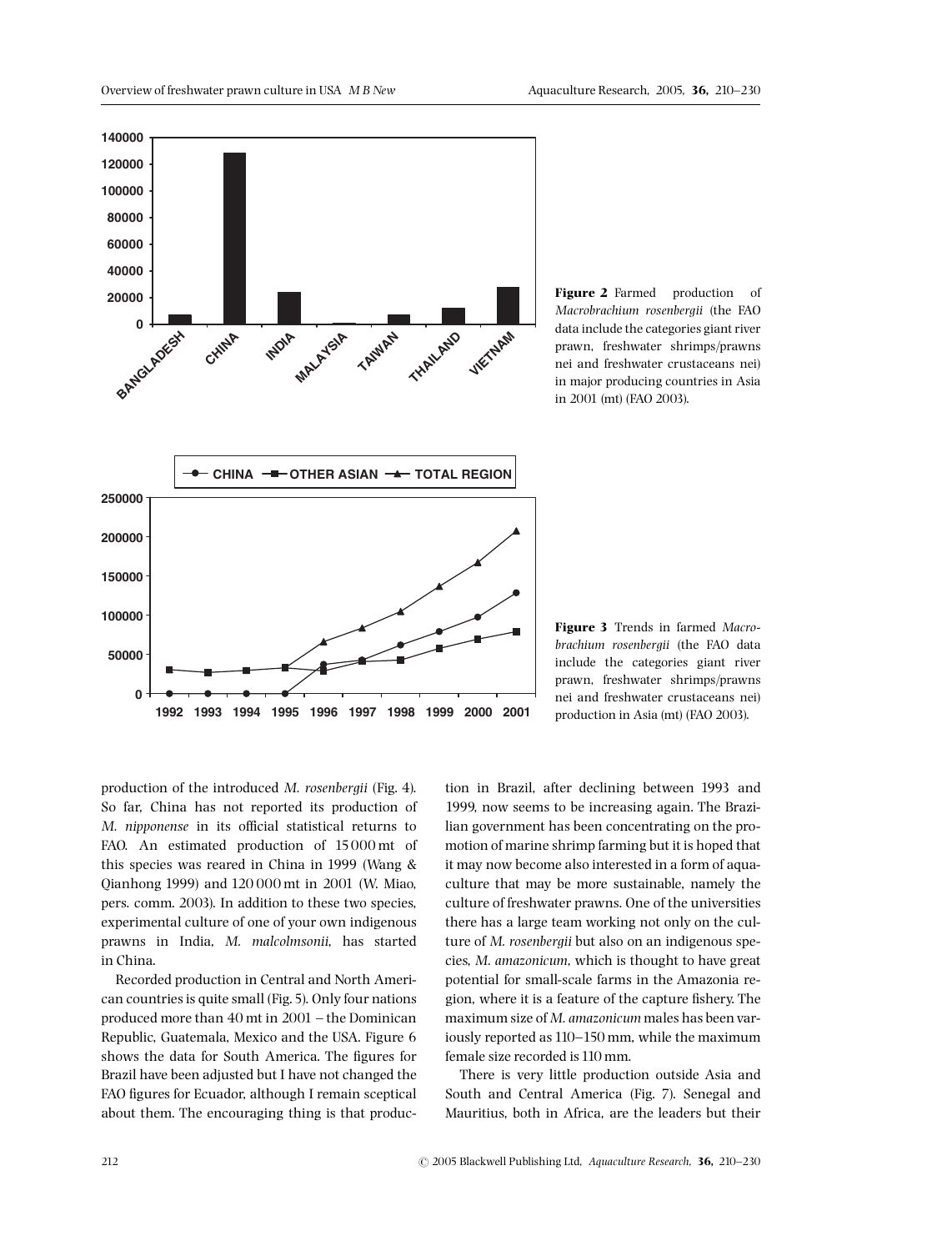

Macrobrachium nipponense is catching up with M. rosenbergi (the FAO data include the categories giant river prawn, freshwater shrimps/prawns nei and freshwater crustaceans nei) (mt).

**70**



**10 20 30 40 50 60 0** COSTA RICA **DOMINICATION EL SALVADOR GRENADA GUADELOUPE** GUATEMALA DRAS **JAMAICA MARTINIQUE MEXICO ANALA PANAMA**<br>PANAMO RICO **ST. LUCIA SURINAME** Figure 5 Production of farmed Macrobrachium rosenbergii (the FAO data include the categories giant river prawn, freshwater shrimps/prawns nei and freshwater crustaceans nei) in Central and North America in



Figure 6 Production of farmed Macrobrachium rosenbergii (the FAO data include the categories giant river prawn, freshwater shrimps/ prawns nei and freshwater crustaceans nei) in major producing countries in South America in 2001 (mt) (FAO 2003) (Note: FAO data for Brazil has been divided by a factor of ten (see text)).

2001 (mt) (FAO 2003).

production is still quite small. A newcomer is the Russian Federation, where this species is grown mainly in the heated effluent from electric power generation.

# Rate of global expansion

It is difficult to measure the rate of expansion of freshwater prawn farming, because of the lack of statistics

**USA**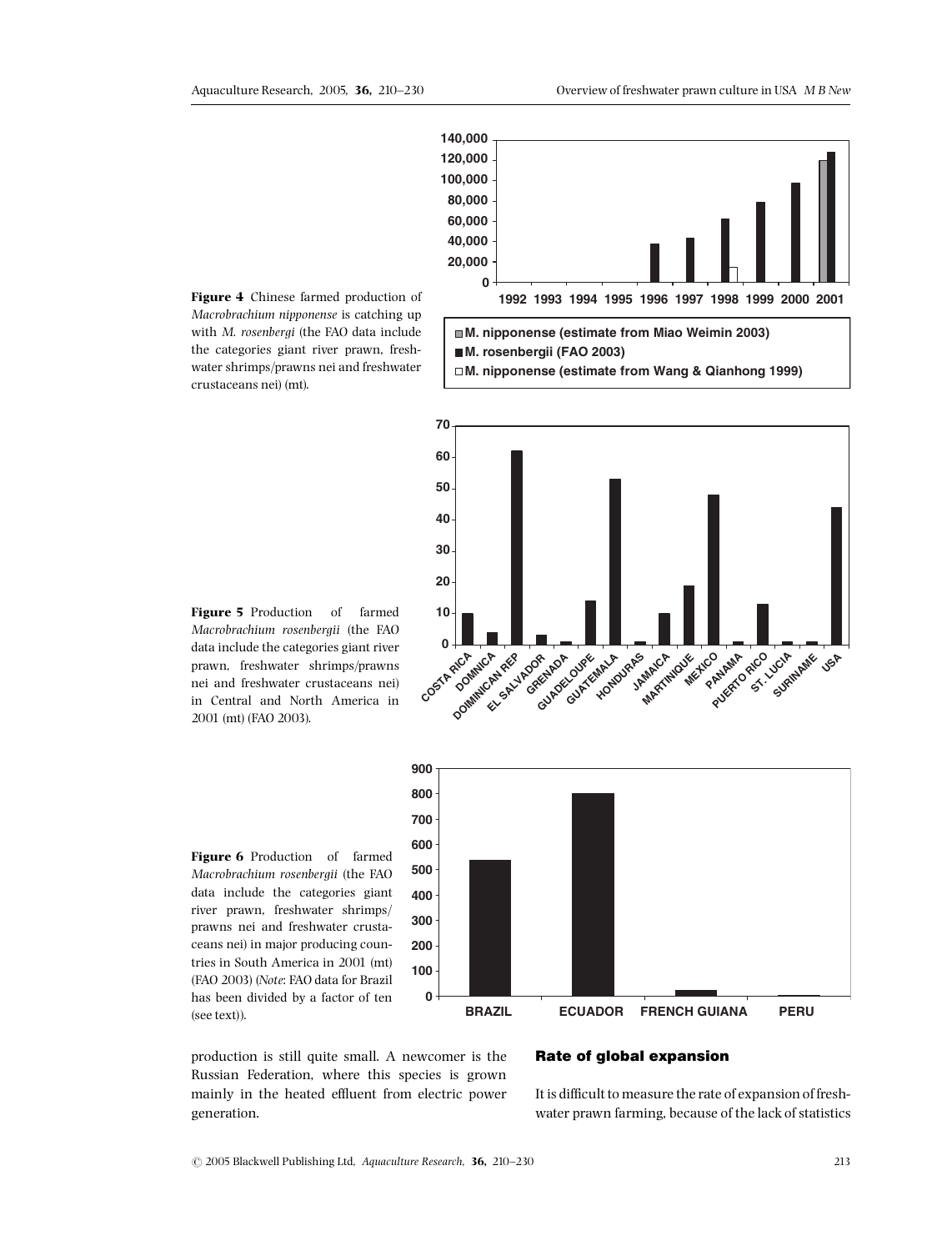

Figure 7 Minor production of farmed Macrobrachium rosenbergii (the FAO data include the categories giant river prawn, freshwater shrimps/prawns nei and freshwater crustaceans nei) in other areas in 2001 (mt) (FAO 2003).

Figure 8 Estimated expansion of freshwater prawn farming 1992-2001 (mt).

about the culture of M. nipponense in China. However, if we assume that the estimates for that species that have been cited earlier are reasonably accurate, we can deduce that over 330 000 mt of all species of Macrobrachium were raised through aquaculture in the year 2001 (Fig. 8). No doubt there has been further expansion since that time. The average annual expansion rate (APR) of freshwater prawn farming, if all FAO data and the estimates for M. nipponense are combined, between 1992 and 2001 was over 29%. Between 1999 and 2001, the global expansion rate was even more rapid (48%). However, nearly 83% of the expansion during that whole decade and over 85% of the expansion between1999 and 2001 occurred because of the meteoric rise in the reported farmed production of M. rosenbergii and the estimated output of M. nipponense in China. In particular, the estimated production of  $M$ . nipponense indicates an APR of nearly  $183\%$  year<sup> $-1$ </sup> between 1999

and 2001; in other words, production appears to be going up by a factor of over 2.8 annually, a very exceptional rate! This shows that, as in the case of many other farmed foodfish species, the inclusion of Chinese data distorts the analysis of trends in the rest of the world. So let us look at the picture after removing the data from China. Without Chinese data, the APR in the rest of the world over the decade 1992– 2001 was a more modest 11%. However, the expansion rate seems to be increasing: in the 2 years from 1999 to 2001 it was over 20%.

So far, in calculating APR, I have included the FAO categories 'freshwater crustaceans nei' and 'freshwater prawns/shrimps nei' in the 'all species' categories. The main effect of this is to add the large estimated production of 'freshwater crustaceans nei' in Viet Nam. This category, which is believed to consist principally of M. rosenbergii, contributed 12000 mt in 1992, over 25000 mt in 1999 and about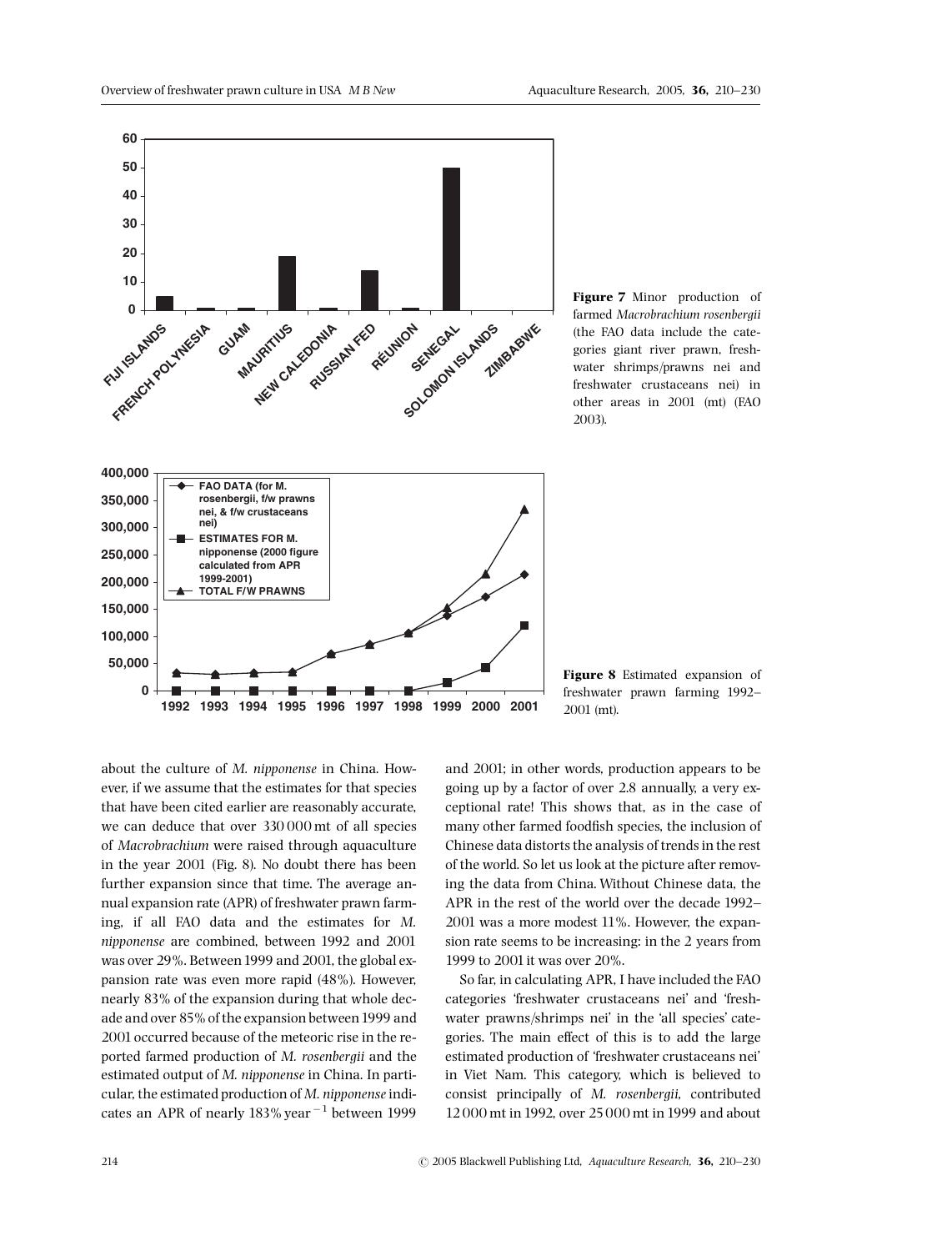

Figure 9 Trend in the farmed production of Macrobrachium rosenbergii, compared with the total for all species of marine shrimp (FAO 2003).

28000 mt from Viet Nam to the global all-species figure for 2001, for example. If we exclude these miscellaneous ('nei') categories and simply look at the FAO data for M. rosenbergii alone, the global expansion rate was over  $27\%$  year  $^{-1}$  over the decade 1992-2001.

If data from China is excluded, the production of M. rosenbergii alone still expanded by nearly  $12\%$  year<sup> $-1$ </sup> in the rest of the world in the decade 1992-2001 and increased considerably beyond the decadal average, to over  $30\%$  year<sup> $-1$ </sup> in 1999-2001. The rapid increase in the expansion of M. rosenbergii farming outside China is due mainly to massive expansion in India and a resurgence of production in one of the pioneering countries, Thailand. Between 1999 and 2001, the production of M. rosenbergii increased at an annual rate of 86% in India and over 19% in Thailand.

The current production of freshwater prawns is still relatively small, compared with the scale of marine shrimp farming. However, marine shrimp farming has not been expanding so rapidly as is shown in Fig. 9, that has been prepared from FAO data (FAO 2003) and includes the two categories 'freshwater prawns, shrimps nei' and 'freshwater crustaceans 'nei', but therefore excludes the unofficial estimates of M. nipponense production. The top line of each pair includes Chinese production; the bottom of each pair excludes China. In this figure, the trends for marine shrimp and freshwater prawns look similar. However, if you calculate the annual average growth rates, it becomes clear that freshwater prawn farming has been expanding at a much faster rate than marine shrimp, whether China is included or not. Globally, the APR for the decade was 27.4 per year for freshwater prawns but only  $3.9\%$  year<sup>-1</sup> for marine shrimp. Excluding China, the APRs for the rest of the world were  $11.8\%$  year<sup>-1</sup> for freshwater prawns and 3.8% year  $^{-1}$  for marine shrimp.

# Recently published news and research results

The literature up to the year 2000 was reviewed by New andValenti (2000). Since that time I have endeavoured to keep up with the research work that has been published in international journals and the news about research results and farming practices in various magazines. I have tried to summarize this information in the next two sub-sections of this paper.

## News of general interest, 2000-2003

## Bangladesh

In 2000, Ahmed (2000) reported that 8306 ha were being used for Macrobrachium culture in Bangladesh, using wild fry, but ACC (2003) reported that the growout area has risen to 40 000 ha. Nandeesha (2001) reported that over 100 000 small farmers earn most of their livelihood from culturing freshwater prawns; however, they still depended on the availability of wild seed. Some farmers were reported to be stocking wild tiger shrimp (P. monodon) with wild Macrobrachium. Penaeus monodon has been grown in low salinities in Thailand and in freshwater in India. However, the dangers of this practice have been identified (Fegan 2002).

Ahmed (2000) reported that freshwater snails were the food of choice by farmers in Bangladesh, although that may now have changed.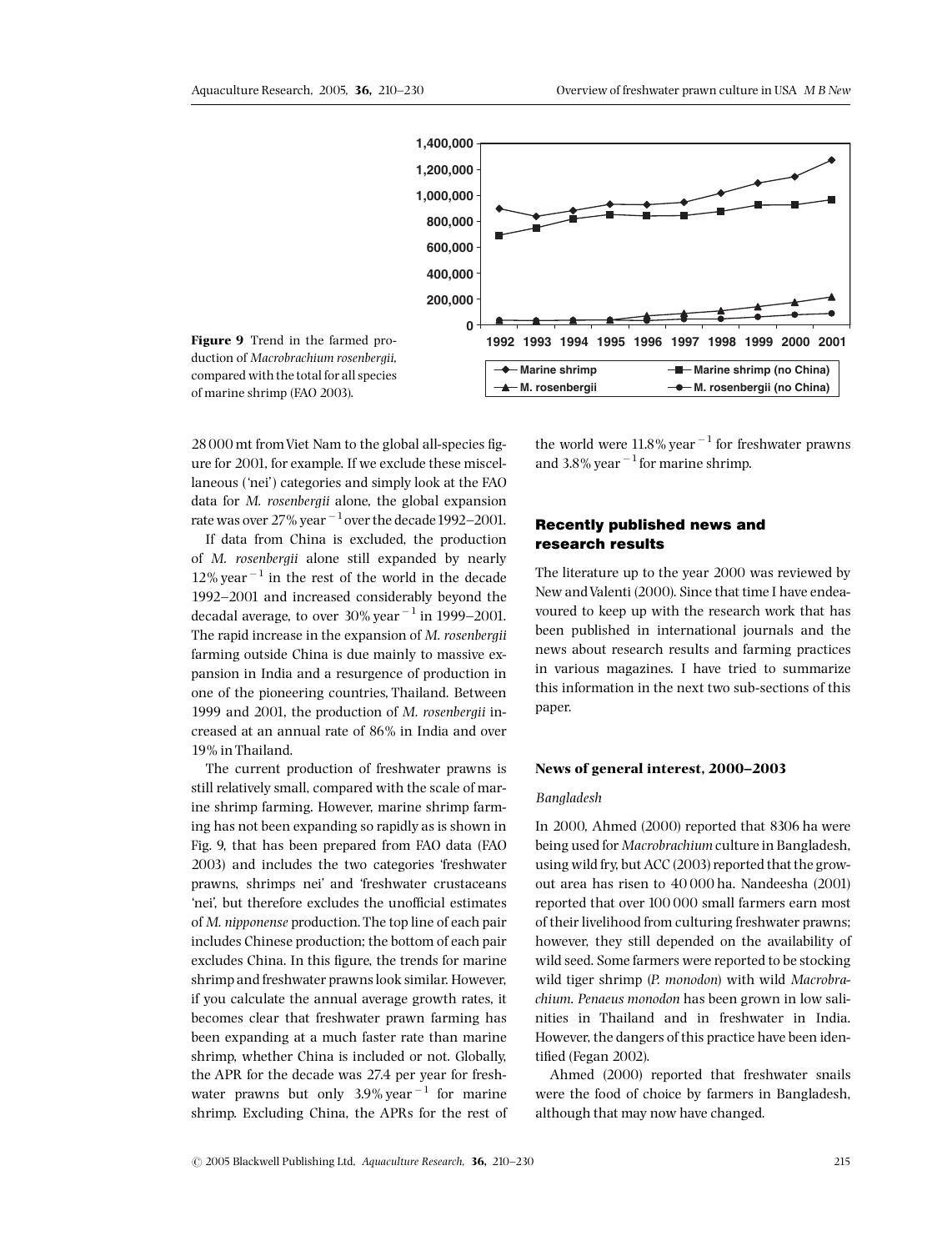#### Brazil

Moraes-Riodades and Valenti (2001) see a future for the intensive production of M. rosenbergii by larger companies for domestic and export markets and small-scale family units (for local use) in the Amazonia region of Brazil. Small-scale family farms could rear this species, as well as the indigenous (and much sought after) M. amazonicum using more extensive technologies for local consumption.

#### China

In China, the province of Hainan is reported to be importing an improved breed of M. rosenbergii from the Charoen Pokphand hatcheries in Thailand (Anonymous 2001d). CP claims that whereas a 30-g average size is normally achieved, their 'CPF giant freshwater shrimp' grow to an average of 100 g for males and 60 g for females (Anonymous 2001e) as well as having a 60% meat content (Anonymous 2001f). China is researching M. malcolmsonii as a possible replacement for M. rosenbergii (Anonymous 2002d). Macrobrachium malcolmsonii is said to grow faster than the currently cultured freshwater prawn species in China and is expected to become popular with consumers. The broodstock was introduced from Sri Lanka. An up-to-date review of freshwater prawn farming in China is being presented by Miao Weimin in this symposium, so I will not comment on his earlier published paper (Miao & Ge 2002).

## Ghana

The Institute of Aquaculture (Stirling University, Stirling, UK) is working with M. vollenhovenii in an attempt to encourage the farming of this species in Ghana, where it is indigenous and the subject of artisanal activity in roadside markets (Brown 2001).

#### India

In the last 3 years, many articles on Macrobrachium farming in India have appeared in international magazines; only a few are sampled in this paper, since I am sure that we will hear much more up-to-date information here during our symposium this week. Simple guidelines for freshwater prawn farming in India have been prepared by Saxena (2003). It has been reported that Andhra Pradesh produces 27000 mt of M. rosenbergii; according to MPEDA, this output could be doubled in 2 or 3 years if farmers take up this type of farming (Anonymous 2003a).The government of Haryana was reported to be wishing to encourage freshwater prawn farming, using inputs and technology from Tamil Nadu (Anonymous 2001c). An earlier phase of the boom in freshwater prawn farming in India, mainly in the coastal provinces of Tamil Nadu and Andhra Pradesh, was described by Fegan and Sriram (2001), who reported that it was more profitable than sugarcane or rice production. However, they warned that better production efficiency and marketing would be essential as the total production increases and farm-gate prices drop. Jain and Diwan (2002) stated that M. rosenbergii can be cultured in waters of 15 g L<sup> $-1$ </sup> and is therefore a suitable species for culture in saline wastelands in India; they also suggested considering M. malcolmsonii, M. idella and M. lamarrei. Commenting that productivity was still quite low in India (an average of  $600 \text{ kg ha}^{-1}$  in the year to March 2002), Merican and Vasudevan (2003) noted that about 1.2 million ha was available and only about 13% had been used to date. These authors forecast that Indian production of Macrobrachium would rise by about 30% per year over the next 2 or 3 years.

Two articles by Reddy and Rao (2001a, b) provided a summary of farming practices in India and concluded that freshwater prawn farming was poised for rapid expansion; however, this potential was being compromised by the high cost of postlarvae  $(PL)$  (at that time Rs. 0.75–0.9 each, up to three times greater than PL of P. monodon). Another summary of the expansion of freshwater prawn farming in India was provided by Nagarajan and Chandrasekar (2002); a typical cost/income scenario was provided for a farm in Andhra Pradesh, which showed an operating profit of over US\$  $1000$  ha<sup> $-1$ </sup> crop<sup> $-1$ </sup>. These authors reported a lack of export demand in 2002 and government restraints on the expansion of the industry because of concerns about the excessive use of groundwater, the potential salinization of agricultural land and the conversion of paddy fields to prawn farms. Nandeesha (2003) reported that the polyculture of freshwater prawns with carps has almost entirely been replaced by prawn monoculture. He reported that about 22000 ha of ponds were devoted to freshwater prawn culture in the Nellore district of Andhra Pradesh alone. Although hatchery raised seed is now available, their quality is variable.

Selvaraj and Kumar (2003) predicted that freshwater prawn production in India could increase to  $50000$  mt year  $^{-1}$  by 2010. Several established freshwater prawn farmers and hatchery operators in Andhra Pradesh and Tamil Nadu have been promoting and assisting similar development in other Indian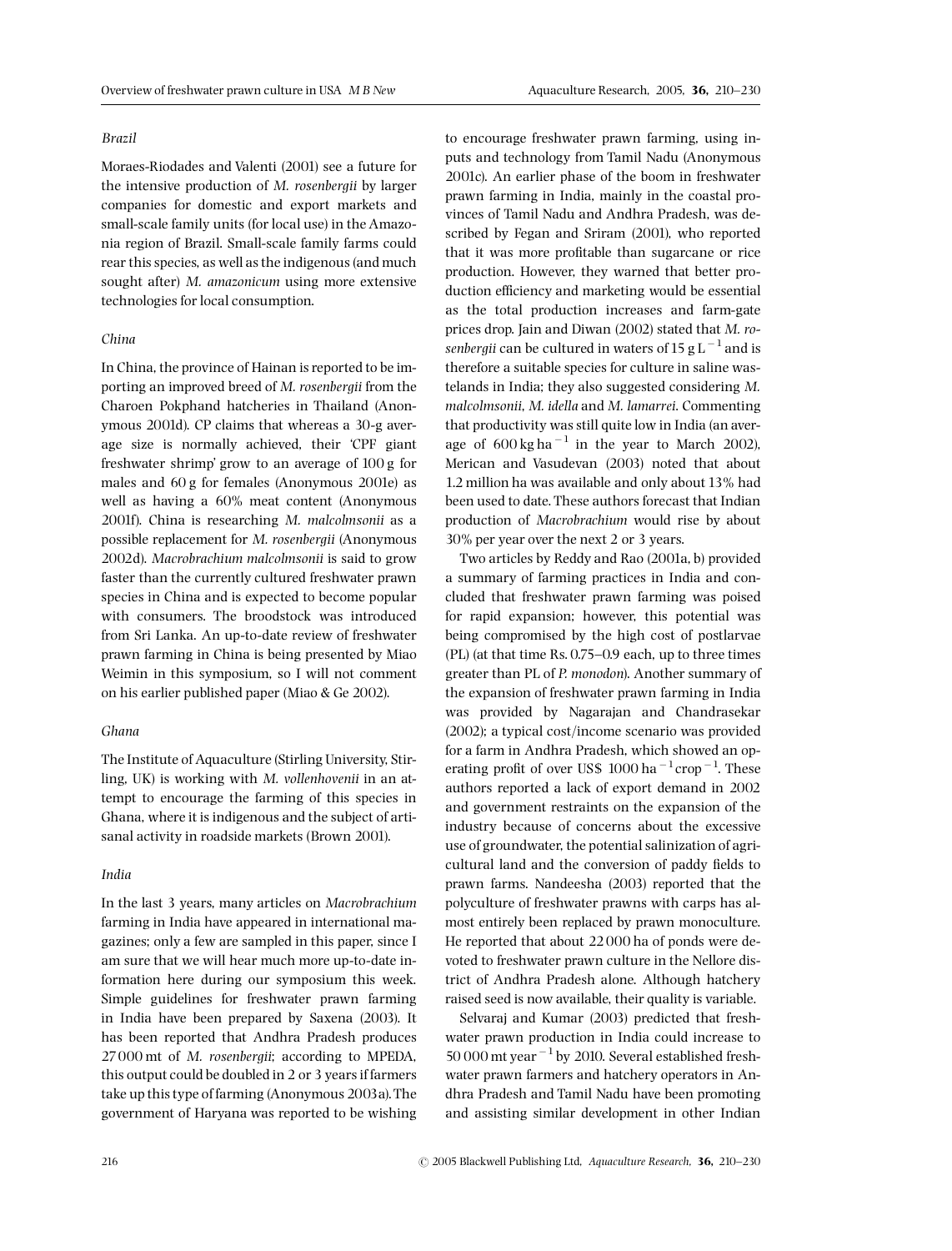States (Nandeesha 2003; J. Susheela, pers. comm. 2004). In a conference held here in Kochi in 2001, a farm-made aquafeed mill in Kuttanad was announced; the freshwater prawn feed produced was said to have reduced feeding costs by 38% and resulted in less non-marketable size animals (Anonymous 2000, 2001a). Merican and Vasudevan (2003) stated that local feed companies in India devoted about 10-15% of their production capacity to feeds for freshwater prawns. Feed production for crustacea is dominated by CP,Waterbase, Avanti and Higashimaru. In addition there is Hanaqua, Grobest, Godrej and 15 smaller companies but it was not clear if all these companies manufacture freshwater prawn feeds.

#### Jamaica

Macrobrachium farming is proving quite popular in Jamaica where it is grown in polyculture with tilapia (Aiken, Morris, Hanley & Manning 2002).

#### Malaysia

Macrobrachium rosenbergii is said to be increasingly popular among consumers of all races in Malaysia (Anonymous 2001i).

#### Philippines

Following 70% survival rates in the (government) hatchery phase, batches of freshwater prawn PL are being distributed to the private sector in the Philippines; polyculture with tilapia is being favoured (Anonymous 2001g). Macrobrachium rosenbergii was even being promoted for culture in metal drums in urban areas (Anonymous 2001h).

## Pacific

Freshwater prawns were included in the eight species selected as having the most potential for culture in the Pacific region (Anonymous 2002a).

#### Russia

Freshwater prawns are being produced in one farm in Russia, which produced 6 mt in 2000. Most is sold in Moscow but some in the location of the farm, Astrakhan (Anonymous 2001b); investment was being sought to enlarge capacity.

### Thailand

CP was said to be planning a major expansion in freshwater prawn production in Thailand (Anonymous 2001e). The effect of this programme may ultimately filter through to the FAO production statistics.

## Viet Nam

Typically, Macrobrachium have been reared in conjunction with rice production in Viet Nam, based on wild fry and little or no feed, achieving low productivity (150–300 kg ha $^{-1}$ crop $^{-1}$ ). Now hatchery raised PL are more available, many farmers in the Mekong Delta are using both fresh fish and artificial feeds for 6-month culture periods (leaving another 6 months for two crops of rice) to achieve 1000–1500 kg ha  $^{-1}$ crop  $^{-1}$  (Ridmontri 2002). All major seafood processors in the Mekong Delta and some feed companies have become involved in hatchery and feed supply for freshwater prawn farming, and see processed prawns as an important export item. In this country, Proconco is developing a feed for freshwater prawns and plans to train farmers to run simple hatcheries through its extension work (Buranakanonda 2001).

## Miscellaneous news

A number of other items of general news were published during the period. These included the report that freshwater prawns are being considered as a candidate species for an organic label in Asia (INFO-FISH 2002). Interest in farming other species has been reported. Nandeesha (2003) reported that there was commercial potential in rearing M. malcolmsonii in both India and China. Moraes-Riodades and Valenti (2001) also see a future for the culture of M. amazonicum in the Amazonia region of Brazil.

## News of scientific and research importance, 2000^2003

#### **Biology**

A useful book for the shelves of taxonomists on the biology of palaemonid prawns has been provided by Jayachandaran (2001) and reviewed by New (2002b). One hundred and forty-four pages are devoted to Macrobrachium spp. More than 180 valid species are now recognized, far more than the 125 species mentioned by Holthuis (1980). Another useful book is on the biology of decapod larvae (Anger 2001).

### Breeding, genetics and sex reversal

Research work on the breeding, genetics and sex reversal of Macrobrachium spp. in the past 3 years has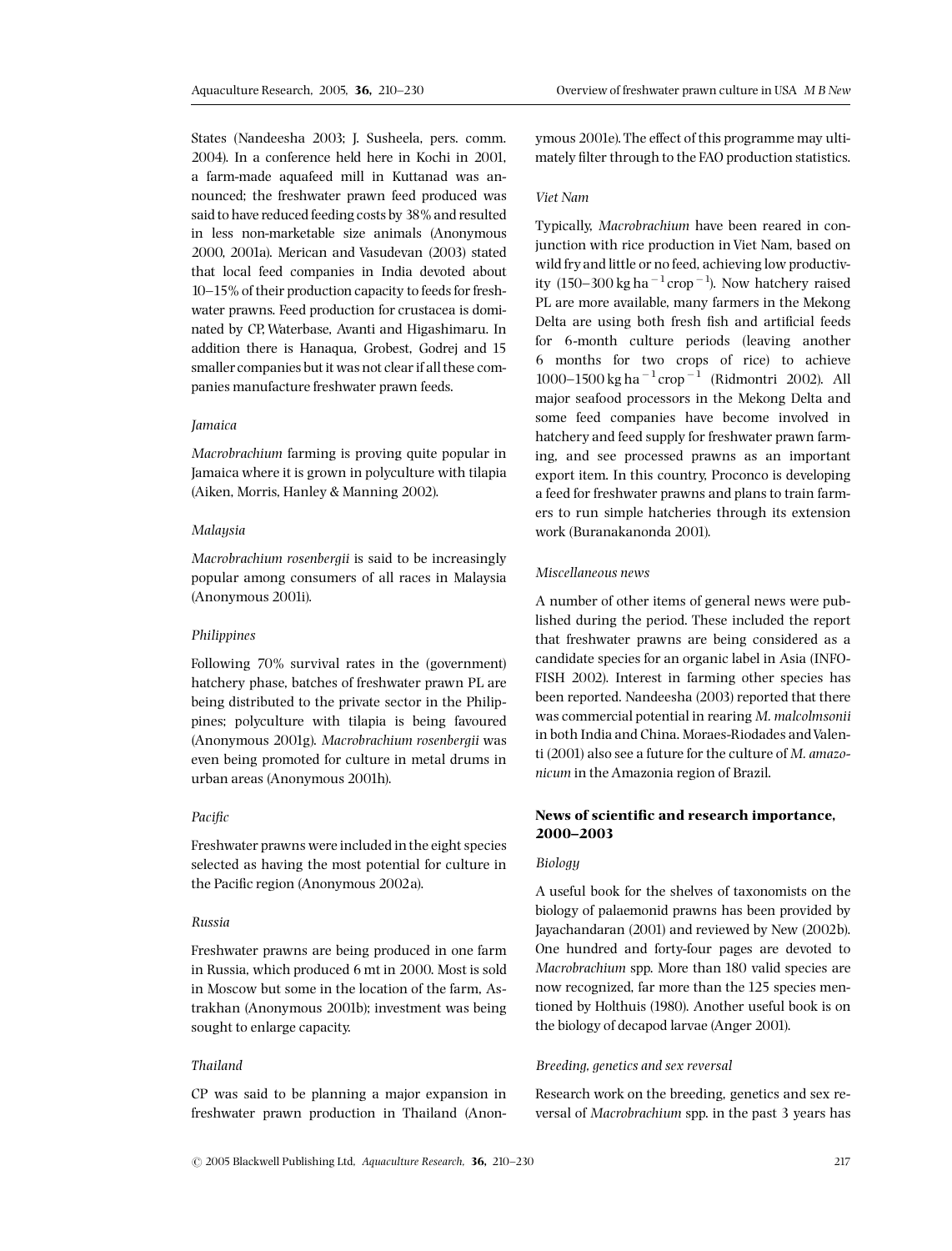been active. In a recent review article on the genetic improvement of freshwater prawns, whose published reference list is unfortunately incomplete, Lutz (2003) states that spermatophore microinjection appears to be a viable means of introducing genetic constructs into Macrobrachium species. Gene transfer may therefore complement the promise of 'conventional' selection and hybridization as a means of improving performance in freshwater prawn culture. According to this author, the most important traits that might be improved are, in addition to growth rate, cold tolerance, the duration of larval development and the tolerance of reduced salinity during the larval cycle. An Indo-Norwegian consultation in Mumbai in 2001 identified the need for collaboration between Indian national research institutions and AKVAFORSK on the genetic improvement of freshwater prawns (Anonymous 2002b). It would be interesting to hear if this collaboration has commenced.

Baghel and Saxena (2001) proposed a number of biotechnological tools to enhance freshwater prawn production. These included chromosomal engineering, molecular genetics, genetic engineering and tissue culture engineering. Noting that freshwater prawns were less susceptible to the white spot syndrome virus than marine shrimp, these authors believe that gene transfer should be used to produce strains having a growth hormone gene construct.

Sterile M. rosenbergii can be produced when juveniles are irradiated at 1.0 and 1.5 krad using *g* radiation from cobalt-60 (Lee & Tiersch 2001).When adult, these irradiated females did not produce eggs, or produced less than 100 eggs that were dropped within 4 days. Irradiated males were shown to produce no, or reduced sperm, and failed to fertilize the eggs of nonirradiated females.

Buranakanonda (2002) reported that there were three major strains (one a cross-bred strain) of freshwater prawns in Thailand and that Kasetsart University had found that the Myanmar prawns from the Yapil River were the meatiest. This university has instituted a breeding programme, using this strain to select for good fecundity and survival, as well as smaller claws and heads. I believe that it is possible that this work has been done in conjunction with CP (see earlier).

Bart and Yen (2001) reported that PL survival (up to 36 days) was much higher (33%) when broodstock M. rosenbergii from Thailand were used instead of those from Viet Nam (<2%). Furthermore, cross bred Thai females andViet Nam males resulted in an even higher PL survival (39%). This work indicates the importance of comparative work on the various strains of freshwater prawns, and the potential improvement that could be gained not only from selection and cross breeding but also, perhaps, from examining whether different strains have different rearing requirements.

Working with M. australiense, Dimmock, Williamson and Mather (2002) have found that there is as much trait variation within geographical regions as between different regions. This variation seems to be related to environmental factors (e.g. abdomen size correlates with increased habitat structure). Manipulating temperature reinforces environmental influences on morphology in this species. Breeding work (perhaps with other Macrobrachium spp. also) should take local habitat characteristics into consideration.

Chinese scientists have successfully crossed female M. nipponense with male M. hainanense (Anonymous 2002c; H. Fu, pers. comm. 2002). Isozyme analysis confirmed that the hybrids possessed both maternal and paternal genes. Of the five single pair crosses, four spawned and three hatched hybrids (the other aborted). The hatching rate of the hybrids was over 90% and the survival rate to PL was 20-60%.

In a study providing preliminary information for those seeking to produce hybrids, Graziani, De Donato, Lodeiros, Orta and Salazar (2001) found that, of the four species considered, the closest genetic distances were between M. carcinus and M. rosenbergii and the most genetically distinct were M. acanthurus and M. amazonicum. Leucilaminopeptidase (LAP) and Peptidase II (PEPII) can be used to detect the presence of hybrids among these species.

Several institutes in Israel, Thailand and the UK are working with sex-reversed prawns (Anonymous 2000-2001; Brown 2001, 2002; Buranakanonda 2002) but I have not yet seen any peer-reviewed publication on their results.

Cavalli, Lavens and Sorgeloos (2001) showed that under proper rearing conditions, M. rosenbergii females are able to spawn up to five times within a 180-day period, compared with three to five times as reported for wild populations. Indicating that the number of viable larvae produced might be increased by in vitro incubation, these authors discuss the constraints to this technique; disinfecting the eggs may be necessary to replace the loss of the anti-microbial secretions of the incubating female.

It is well known that increasing the salinity that adult females are kept in enhances hatchability; commonly they are kept at  $5 g L^{-1}$ . Recently Cheng, Liu, Cheng and Chen (2003) have shown that both male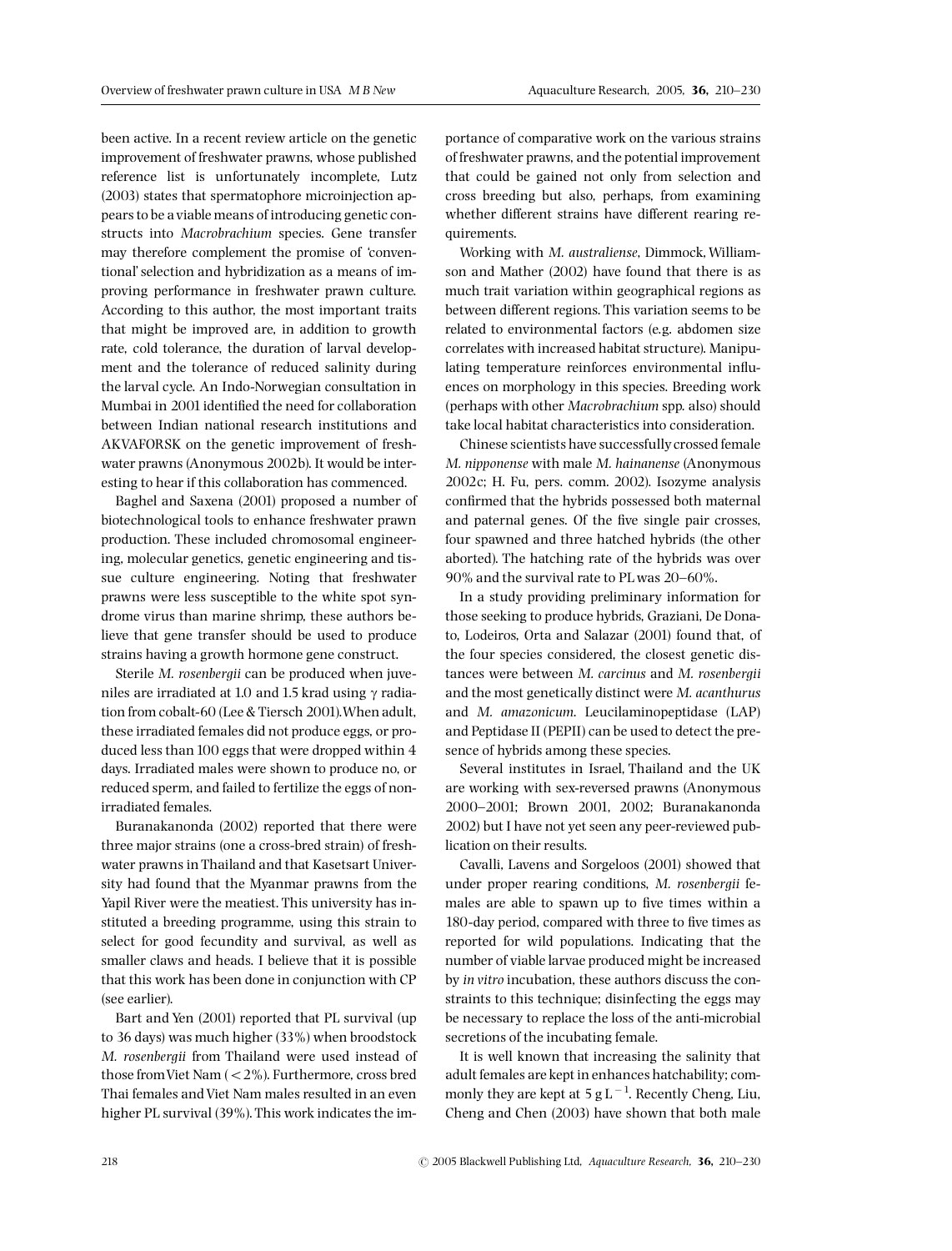and female adult prawns (M. rosenbergii) can adapt to a salinity of  $14 \text{ g L}^{-1}$  within 2 days. Since this is the commonly used salinity for rearing larvae of this species, this finding could simplify hatchery operation. Law, Wong and Abol-Munafi (2002) found that M. rosenbergii egg hatchability is extremely sensitive to hydrogen ion concentration in brackish water. At  $12$  g L<sup>-1</sup>, the highest hatching rate (92.22%) was detected at pH 7.0. However, at pH 6.5 and 7.5, hatching rates markedly fell to 5.00% and 13.33% respectively. Hatching rates at pH 5.0, 8.0, 9.0 and 10.0 were zero. This important study indicates that careful control of the pH of the brackish water used to hatch M. rosenbergii would increase hatching success, reduce the number of broodstock needed and (perhaps most importantly) reduce hatchery production costs. It is not yet known whether other species of Macrobrachium are so sensitive to pH at the time of hatching.

The availability of cryopreserved larvae could greatly assist in facilitating stock distribution where lack of hatchery-reared animals hampers the expansion of freshwater prawn farming. Pillai, Rao and Mohanty (2001) measured the toxicity of various  $croyoprotectants - dimethyl sulphoxide (DMSO),$ methanol, glycerol and ethylene glycol  $-$  on the first zoeal stages of M. rosenbergii. Methanol was found to be the most toxic, followed by DMSO. Larvae could be safely exposed to these cryoprotectants for 20 min at 20 °C at up to 10% v/v. Multiple cryoprotectants (a mixture of these substances) were found to be less toxic than single substances.

# Diseases, prophylaxis and the use of immunostimulants

Several papers on the diseases of freshwater prawns, on prophylaxis, and the use of immunostimulants have been published. In a study over a larval rearing cycle of M. rosenbergii by Phatarpekar, Kenkre, Sreepada, Desai and Achuthankutty (2002), the bacterial flora was predominantly Gram-negative  $(75\%$  of the total isolated strains). Aeromonas, Alcaligenes and Pseudomonas were the most frequently observed genera in the water but Alcaligenes, Enterobacteriacae, Pseudomonas and Streptococcus were the most abundant on the larvae themselves. Vibrio spp. were found in eggs and water but were completely absent in larvae. The bacterial flora of eggs resembled the water but a distinctly different population was associated with the larvae.

Nagarajan and Chandrasekar (2002) reported some of the common problems encountered in the rearing of freshwater prawns in India and the treatment used to counter them. The problems included white muscle or idiopathic muscle necrosis, ciliate infestations, antenna and tail rot, soft shell, hard shell and low dissolved oxygen.

Cheng and Chen (2002) found that M. rosenbergii (size not stated) reared at high temperatures (33^ 34 °C), high pH (9.0–9.5), low pH (4.6–5.0), low DO<sub>2</sub>  $(1.75-2.75 \text{ mg L}^{-1})$  and exposed to ammonia-N  $(0.55 \text{ mg L}^{-1})$  and copper sulphate  $(0.2 \text{ mg L}^{-1})$  experienced a decrease in phenoloxidase activity, leading to a reduction in their immune response and susceptibility to Lactococcus garvieae infection. This pathogen, together with the yeast-like Debaryomyces hansenii and Metschnikowia bicuspidata, has caused many disease outbreaks in Taiwan.

Cheng and colleagues (2003) noted that experimental challenge of freshwater prawns by the injection of bacteria and subsquent exposure to different salinity levels has shown that 5 and 10 g L $^{-1}$  appears to have a favourable effect on survival; Taiwanese farmers are therefore likely to add brine to grow-out ponds.

Goswami and Prasad (2000) have found that benzalkonium chloride (BKC) can be used as an effective anti-bacterial and immunostimulant for M. rosenbergii. These authors reported that the minimum lethal concentration for the several bacteria tested ranged from 1.0 to 1.5 ppm. Despite the fact that Liao and Guo (1990) had reported that the tolerance to BKC of this species was 2 ppm in 24 h, Goswami and Prasad (2000) found the 24-h  $LD_{50}$  for 2-month old M. rosenbergii (weight not indicated) to be 10 ppm. Some caution in its use seems to be indicated until further studies are reported.

The Taura Syndrome (TSV-like) virus that is common in P. vannamei has not been found in freshwater prawns (Anonymous 2003b).

## Experimental techniques

A development in experimental technique has been noted. The Institute of Aquaculture (Stirling University, Stirling, UK) has shown that it is possible not only to tag the very smallest PL M. rosenbergii but also pre-metamorphic larvae (Anonymous 2000^ 2001). Describing this technique in detail, Brown, McCauley, Ross, Taylor and Huntingford (2003) concluded that VI elastomer tags (a coloured liquid that cures to a flexible solid after injection under the epidermis and fluoresces under UV light) could be used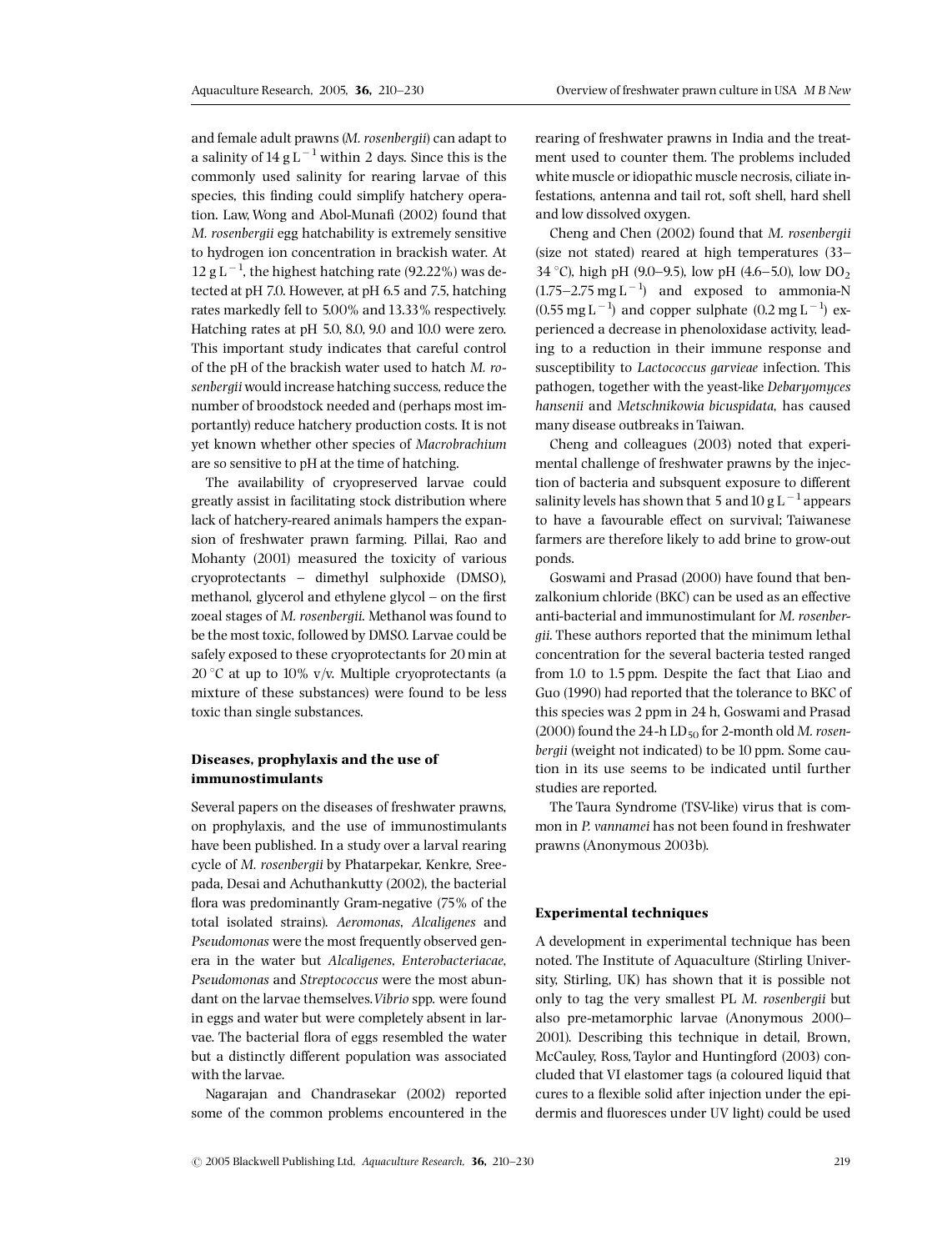to mark small numbers of individual larval and immediately PL prawns and that VI alphanumeric tags (small biocompatible plastic labels with unique codes that are inserted beneath transparent regions of skin) could be used to mark an unlimited number of individuals with a size of approximately 0.5 g.

## Management, including the use of substrates

Several papers on nursery and grow-out management have been published. Marques, Lombardi and Boock (2000) found that high-density nursery culture (either 10 PL L $^{-1}$  for a primary phase using 0.011 g early metamorphosed animals, or  $800 \text{ PL m}^{-2}$  in a secondary phase stocking the results of the primary phase as  $0.053$  g PL) of *M. rosenbergii* in cages within an earthen pond seems feasible as a means of reducing nursery phase costs.Van Arnum,Tidwell, Coyle, Vitatoe and McCathy (2001) reported that, under indoor nursery conditions, 0.04 g PL M. rosenbergii stocked at 430 PL m<sup> $-2$ </sup> had a significantly better survival rate (76% over 60 days) with continuous light (L24:D0) than with either L12:D12 (59%) or L0:D24 (58%). No comment on the light intensity or its spectral quality was mentioned in this abstract.

Ranjeet and Kurup (2002a), in a paper on heterogenous individual growth (HIG) mentioned the possibility that differential growth could have a genetic basis. The work of Sun,Weatherby, Dunlap, Arakaki, Zacarias and Malecha (2000) indicates that there are substantial differences in the androgenic gland (AG) protein content, SDS-PAGE polypeptide profile and cellular morphology between the OC, OBC and BC male morphotypes of M. rosenbergii; this finding may be a further indication that HIG has genetic as well as social associations. For the moment, however, Ranjeet and Kurup (2002a) have stressed the importance of careful grow-out management in commercial farms to maximize the yield of marketable prawns and synchronize their availability with market requirements. An excellent review on the management of size review has been provided by Karplus, Malecha and Sagi (2000). Ranjeet and Kurup (2002b) found that the trend for M. rosenbergii larvae that hatch first to be weaker and take longer to reach metamorphosis appeared to continue into the grow-out phase. However, these findings are in contrast to the results of Zacarias (1986) as reviewed by Karplus and colleagues (2000). Using genetically marked populations, Zacarias (1986) showed that early-hatching larvae are likely to become early-settling PL, which, in turn are likely to become larger

juveniles. Further research on this topic is necessary before pre-stocking batch-grading can be truly effective in maximizing production and revenue from freshwater prawn farming.

According to D'Abramo, Daniels, Gerard, Jun and Summerlin (2000), strategies that avoid achieving the critical standing crop that induces what is apparently a chemical-mediated growth reduction are necessary. These could include selective harvesting or stock manipulation and movement. These authors were also able to demonstrate an important feature of immediate benefit to commercial culture in special marketing conditions such as the temperate-zone culture of freshwater prawns - a density threshold that could be used to reduce growth rates and therefore adjust production to suit the best time for marketing. Reductions in weight gain began to occur when a critical biomass density of approximately 500 mg  $L^{-1}$  was attained.

Alston and García-Pérez (2001), studying the polyculture of tilapia stocked at  $1 \text{ m}^{-2}$  and freshwater prawns at  $5 \text{ m}^{-2}$ , found that removing all female prawns during each monthly partial harvest over a 19-month period increased the numbers of marketable prawns but did not affect mean weight  $(40 g)$ .

Research on the use of substrates to increase production in freshwater prawn grow-out systems has continued in the USA and is beginning to be applied in small-scale commercial practice. Tidwell and his co-workers in Kentucky have published a series of papers (Tidwell, Coyle, Van Arnum & Weibel 2000a; Tidwell, Coyle,Van Arnum,Weibel & D'Abramo 2001; Tidwell, Coyle,Van Arnum & Weibel 2002) on the use of substrates consisting of 120-cm-wide panels of polyethylene 'construction safety fencing' material, placed in rearing ponds either horizontally or vertically to increase the surface area available to prawns. This material is illustrated in Tidwell and D'Abramo (2000) and New (2002a). In one of their most recent papers, Tidwell and colleagures (2002) reported that they had obtained a significantly increased production rate of freshwater prawns (2653 kg ha<sup>-1</sup>) when the surface area was increased by 100% compared with a control with no substrate  $(2140 \text{ kg ha}^{-1})$  in an experiment lasting106 days where 0.2-g juveniles were stocked at  $65000$  ha<sup>-1</sup>. Higher average final weights were obtained when substrates were used. An intermediate production level between these extremes was achieved with half the quantity of additional substrate but, at this level, it made no difference whether the substrate was hung vertically or horizontally. Vertically hung substrates are easier to install and maintain and offer the possibility of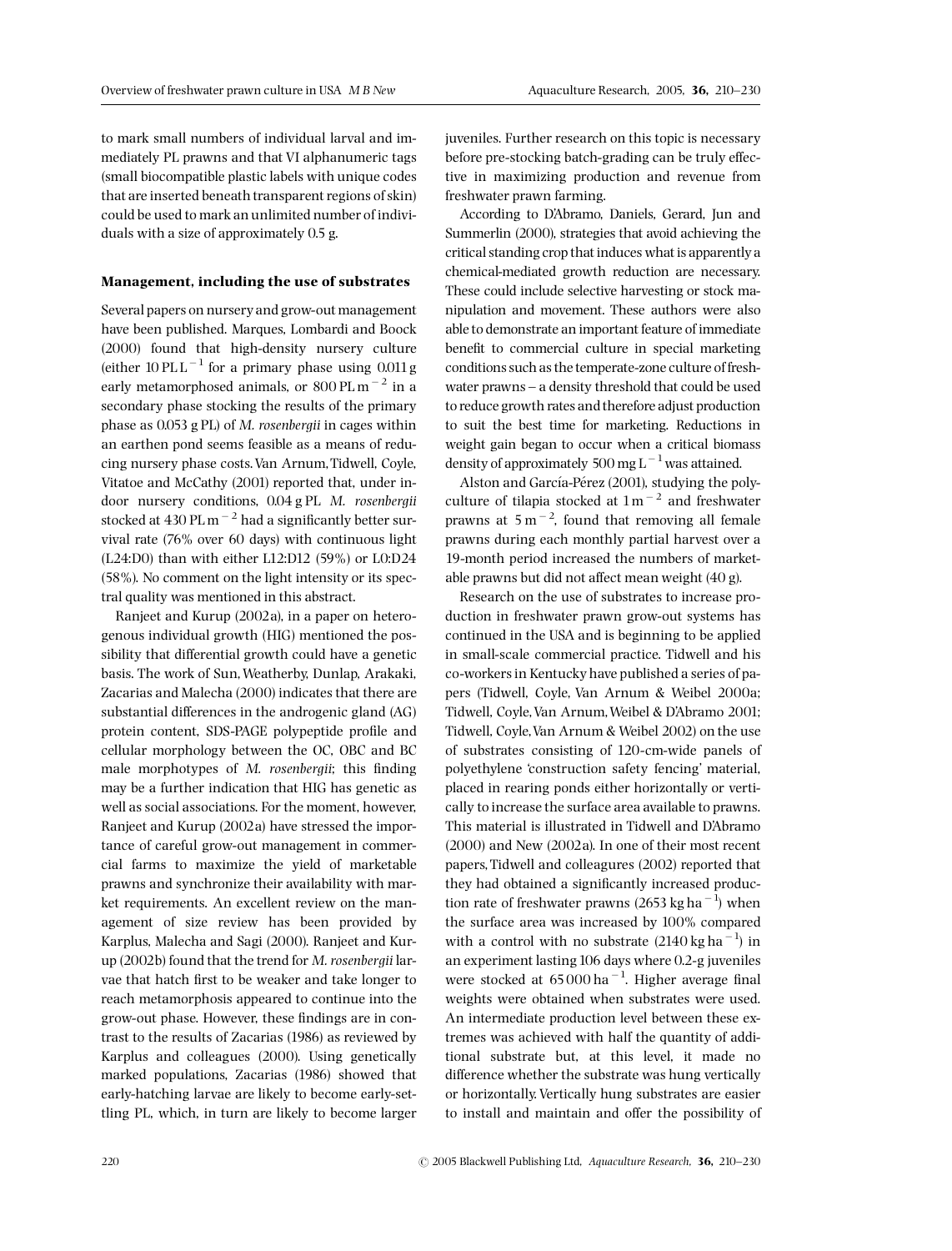increasing surface area even more than 100%, and therefore the potential of greater production.

On the other hand, Posadas, Walters and Long (2003), reporting a 120-day experiment where surface area was increased over no-substrate controls by 100%, using similar vertical substrates and juveniles stocked at  $50630$  ha<sup> $-1$ </sup>, found no significant effect on survival rate, harvest size or count, yield or feed conversion. However, the average yield  $(1497 \text{ kg ha}^{-1})$  obtained by Posadas and colleagues (2003) was markedly lower than those achieved by Tidwell and colleagues (2002). More detailed comparison between these two experiments is necessary, to see what experimental parameters differed. before further research confirms the obvious advantages that Tidwell and colleagues (2002) have found in adding substrates to freshwater rearing ponds.

D'Abramo and colleagues (2000), studying the effects of combinations of water volume, bottom surface area and water replacement rate on weight gain of juvenile M. rosenbergii, have highlighted the importance of allowing for maximum density-independent growth of animals for all treatments in experimental work with crustaceans that uses growth as a response variable to compare performance on different diets. Greater weight gain was achieved under both greater water volume and bottom surface area. Increased water replacement did not compensate for lower water volume. Increasing available surface area makes it possible to reduce the water replacement rate. This work is therefore important for moving towards zero-exchange grow-out systems.

Vitatoe, Tidwell, Coyle and Van Arnum (2000) reported that menhaden fish oil could be used as a successful alternative to petroleum products such as oil and diesel fuel for eliminating the air-breathing insects that predate on small, newly stocked freshwater prawn juveniles. Not only does this promote environmental safety and comply with organic certification but it eliminates the possibility that juvenile prawns may consume toxic petroleum droplets after stocking. These workers stated that menhaden fish oil applied at 1.6 gallons (US) per surface acre (  $\sim 15$  L ha<sup>-1</sup>) was not only effective in controlling air-breathing insects but also cost-effective in comparison with petroleum-based products.

## Nutrition and feeding

Besides genetics, the major area of research publication on Macrobrachium in the past 3 years has been on nutrition and feeding. Coyle and Tidwell (2002) suggested that more research should be carried out on management practices that maximize the availability of natural food. 'Phase feeding', where diets with increasing protein levels are applied during the production cycles were suggested; the use of a low protein 'fertilizer' diet for the first month, followed by a 28% protein steam pelleted diet for the next 6 weeks and a 40% protein diet for the final 4 weeks of rearing were used in one trial. This is contrary to normal practice (lowering protein levels as animals become older) but was suggested as a means of providing more and better nutrition when natural foods become grazed down. Further trials described by Coyle and Tidwell (2003) compared phase feeding with the use of a  $32\%$  diet (similar to a catfish feed formulation) throughout the rearing cycle. No differences in total production or average prawn weight were observed; however, phase feeding resulted in a 20% increase in the number of animals weighing over 30 g. In each trial feeding rates were 20% higher than normal and stocking densities were relatively high (6.5 and 7.9 m  $^{-2}$ ). Phase feeding using a marine shrimp diet also increased feeding costs, so careful economic and marketing considerations need to be made in applying such research findings.

Correia, Pereira, Silva, Horowitz and Horowitz (2003) found that increasing the natural productivity of ponds significantly improves feed conversion ratio, with concomitant savings in farm operating costs. Fertilization made it possible to reduce feeding rates by up to 50% with no reduction in yield. In this case, the authors used an average of 2.5 kg of lime,110 g of simple superphosphate and 340 g of ammonium sulphate per  $50 \text{ m}^2$  pond every 2 weeks (in practice, application rates were adjusted on the basis of waterquality analysis) during an 84-day trial. Full feeding was compared with a reduction of 50% throughout the trial and a treatment that consisted of feeding 0%, 25% and 50% of the control feed for the three subsequent periods of 28 days. The latter treatment resulted in prawns that were smaller than market size and a much reduced total net yield. However, a reduction of 50% in feeding rate gave similar final weights and yield.

A successful semi-synthetic broodstock diet (44% protein,9% lipid) for M. rosenbergii was used in reproductive performance trials by Cavalli and colleagues (2001). The formulation included, inter alia, casein, lobster meal, soy protein isolate, squid meal, shrimp meal, crab meal, synthetic amino acids, soybean oil, fish oil, a protein extract attractant, astaxanthin, soy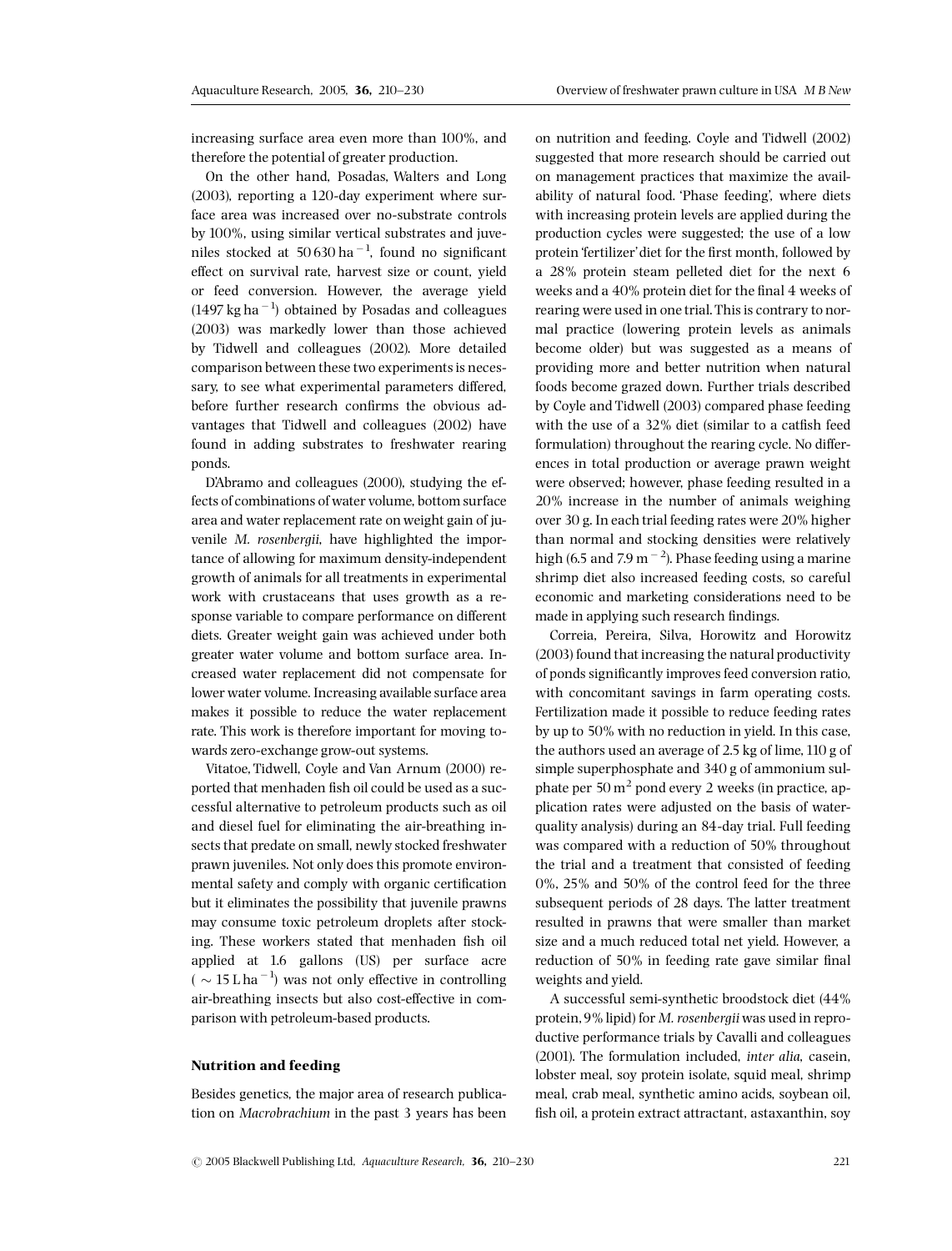lecithin, vitamins and minerals, together with a carrageenan binder and anti-oxidants.

Roustaian, Kamaruddin, Omar, Saad and Ahmad (2001) have demonstrated the importance of lipid as the major metabolic energy source for growing larvae of M. rosenbergii and postulated that research on the effects of the lipid composition of broodstock diets would be beneficial. Roustaian, Kamaruddin, Omar, Saad and Ahmad (2000) found that the amino acid composition of M. rosenbergii larvae appeared to be relatively unchanged during larval stages I^IX, suggesting that their dietary amino acid requirements could be satisfied by a feed having a similar amino acid profile to the larvae themselves. D'Abramo (2002) reported the successful development of a formulated microbound feed to replace the use of Arte $mia$  for larval stages V-XI and for PL M. rosenbergii. The formulated diet was moist (60% moisture) and could not be reduced to particles below 0.25 mm unless previously dried. The diet was energy dense (46% protein and 37% lipid). Although experimentally successful, as far as I know its use under commercial hatchery conditions has not yet been reported; its unit cost was also not stated in this paper.

Niu, Lee, Goshima and Nakao (2003) found that the food consumption of M. rosenbergii PL distinctly increases with temperature  $(23-33 \degree C)$  and is positively related to initial body weight (7-38 mg). Models were constructed to relate maximum food consumption and specific growth rate with water temperature and initial size; these could be used to predict the food requirements and growth of PL in aquaculture.

In an experiment where a series of diets containing varying amounts of trash fish meal and groundnut oil cake with level amounts of shrimp head meal and coconut oil cake were fed to 0.27 g initial weight M. rosenbergii and reared for 30 days, Hari and Kurup (2003) found that highest growth rate and maximum protein utilization was obtained with a 30% protein level. In a subsequent experiment using four diets with this protein level, these authors showed that it was possible to achieve similar results as trash fish meal was gradually replaced by groundnut oil cake, thus indicating the potential for dietary cost savings.

Posadas, Walters and Long (2001) and Posadas, Walters and Long (2002) compared different feeds and feeding regimes for the grow-out of M. rosenbergii in Mississippi. A daily ration of cottonseed (approximately  $3.7 \text{ kg ha}^{-1}$  was applied to all four treatments for the first 30 days of rearing. In the control ponds, a sinking pelletized  $32\%$  protein catfish feed was fed from day 31 for the next 90 days to

harvest. In the second series of ponds, the pelletized catfish feed was applied for the second 30 days of rearing, followed by an extruded 35% protein catfish feed for the final 60 days. The third series of ponds was treated similarly during the second 30-day period but an extruded 40% protein sinking marine shrimp feed was used for the final 60 days. Finally, in the fourth series of ponds, a 35% protein marine shrimp feed was applied from day 31 for the next 90 days. Although yields were not significantly different, the highest (1183 kg ha $^{-1}$ ) was achieved by the control (sinking 32% catfish feed from day 31 to harvest). The authors concluded that dietary protein level had no appreciable effect on yield, survival, feed conversion or final average prawn count (about 22 kg $^{-1}$ ). However, FCR in all treatments was rather poor  $(3.0-4.1:1)$ . No information on the analysis of the various feeds was presented; thus, no comparison of the protein/energy ratios was feasible. It is possible that the dietary protein levels of all treatments in this trial were unnecessarily high. D'Abramo and New (2000) reported the use of commercial freshwater prawns feeds with protein levels ranging from 22% to 38.5% and that, where natural food was also available, several trials have reported success with diets having protein levels as low as 13% or 14%.

Ali and Sahu (2002) found that the use of fermented fish silage as a feed ingredient showed better (but not statistically significant) weight gain, FCR and PER than freshwater prawns fed 35% protein/8% lipid diets containing fish meal or acid fish silage.

González-Peña, Gomes and Moreira (2002) showed that the specific growth rates, feed efficiency conversion and protein efficiency ratios of small and large adult M. rosenbergii improved as levels of dietary fibre were increased (substituting cellulose for starch in semi-purified diets) from 0.4% to 8%; they concluded that the inclusion of up to  $10\%$  of dietary fibre increases growth rates in adult prawns by increasing nutrient residence time, thus increasing absorption.

Mendoza, Montemayor, Aguilera, Verde and Rodríguez (2001) found significant attractive properties when arginine, cadaverine, freeze-dried red crab extract and coconut extracts were added to a commercial diet for M. rosenbergii. Research has shown that anti-nutritional tannins affect M. rosenbergii far less than fish (Anonymous 1999 $-2000$ ).

Using ascorbyl 2 polyphosphate, Hari and Kurup (2002) found that dietary vitamin C levels have a perceptible influence on the survival of M. rosenbergii juveniles and recommended an inclusion rate of 135 mg kg $^{-1}$  of ascorbic acid equivalent.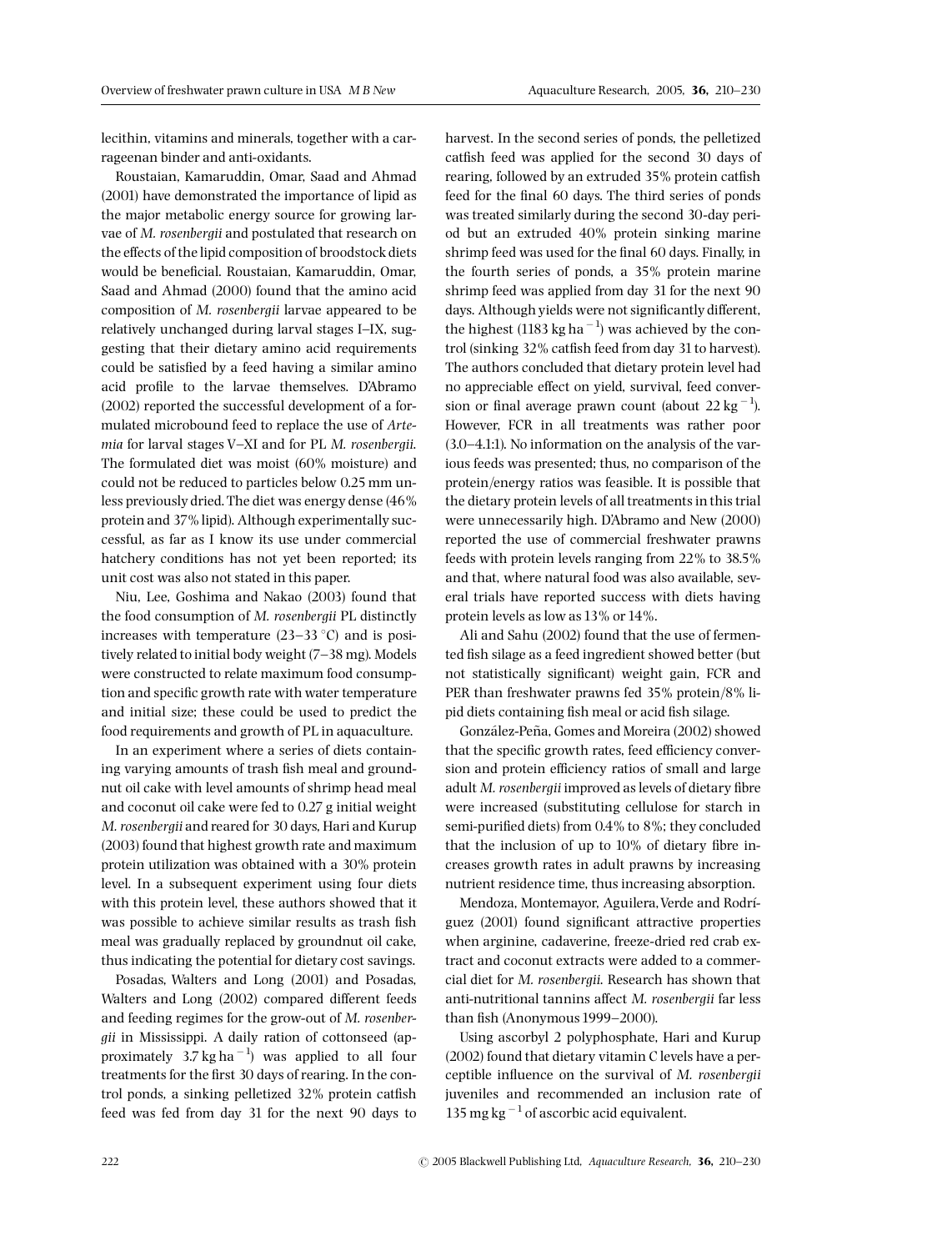Available surface area can be increased by introducing artificial substrates, as shown by the continuing work of Tidwell and colleagues (2000a, 2001, 2002). The latter authors have demonstrated that increasing substrate increases production and improves feed ef ficiency.

#### Polyculture

The polyculture of freshwater prawns with other species continues to attract research interest. In Brazil, Dos Santos and Valenti (2002) have shown that stocking densities of up to 6 m<sup> $-2$ </sup> M. rosenbergii PL did not affect the production of tilapia (Oreochromis niloticus) stocked at  $1\,\mathrm{m}^{-2}$  over a 175-day experimental period, and required neither additional feeding nor significant changes in management. At the highest prawn stocking rate,  $3721 \text{ kg}$  ha $^{-1}$ of tilapia (final average weight 519.6 g) and 818 kg ha $^{-1}$ of prawns (final average weight 14.7 g) were obtained. Lower prawn stocking rates achieved larger final average prawn weights  $(34 g at 2 m<sup>-2</sup> and 23 g at 4 m<sup>-2</sup>).$  Achieving additional yield without additional feed improves the sustainability of the system. In Puerto Rico García-Pérez, Alston and Cortés-Maldonado (2000) had stocked one  $7-8$  g tilapia m<sup>-2</sup>, with or without juvenile prawns  $(1.0-1.3 \text{ g})$  at  $7 \text{ m}^{-2}$ , and compared with prawns alone at  $7 \text{ m}^{-2}$ , in an experiment lasting about 145 days. The feeding rate was adjusted according to the mean biomass. This work showed that this form of polyculture has the potential of maintaining the yield of tilapia production at non-significantly different levels  $(2942 \text{ kg ha}^{-1})$ , in monoculture and 2769 kg ha<sup> $-1$ </sup> in polyculture) with similar average final weights. However, while 1367 kg ha<sup> $-1$ </sup> of prawns was obtained in monoculture, this fell to 951 kg ha<sup> $-1$ </sup> in polyculture. Furthermore, the mean weights of the prawns were significantly different (55 g in monoculture and 31g in polyculture). It would have been interesting to compare the results of these two papers further if Dos Santos and Valenti (2002) had included a treatment where prawns were stocked alone.

The work of Tidwell, Coyle,Van Arnum,Weibel and Harkins (2000b) suggests that rearing tilapia (O. niloticus) with M. rosenbergii may improve overall pond efficiency. In this experiment, tilapias were grown in cages attached to a floating deck at the deep end of the pond.

Kurup and Ranjeet (2002) surveyed 122 farms in 1998-2001 in Kuttanad, India (the 'rice bowl' of Kerala); 75 used polders for M. rosenbergii culture, alternating with rice. Twenty farms practised monoculture and 55 grew prawns in polyculture with Indian major carps such as catla (Catla catla) and rohu (Labeo rohita), and grass carp (Ctenopharyngodon idella). Comparing monoculture with polyculture, these authors reported yields of 95-1297 kg ha<sup> $-1$ </sup> of prawns in monoculture, compared with 70– 493 kg ha<sup> $-1$ </sup> of prawns and 200-1200 kg ha $^{-1}$  of fish in polyculture. Revenue generation indicated that monoculture was generally more advisable than polyculture in this situation. The final conclusion was that freshwater prawn culture was a useful way of increasing income and employment where double cropping of rice was not possible because of monsoon flooding. Kurup, Ranjeet and Hari (2002) provide further information confirming this matter, describing it as an'eco-friendly' form of aquaculture.

## Transport survival

The important topic of the survival of prawns during transport from one location to another has also attracted research attention. Juvenile prawns are usually transported in plastic bags ¢lled with water and air or oxygen, often inside styrofoam coolers. Frequently, losses are experienced because of deteriorating water quality and stress. Coyle,Tidwell,Van Arnum and Weibel (2000) reported the effects of density on survival and associated water quality parameters, transporting animals at 10, 25 and 50 g L<sup> $-1$ </sup> (since they were using 0.26-g animals, this was equivalent to approximately 38, 96 and 192 individuals L  $^{-1}$ ). Their findings were that although total and unionized ammonia concentrations (and to a lesser extent nitrite levels) increased with density, they were not considered to reach lethal levels at the temperature  $(22 \degree C)$  and pH (average 8.1) conditions used, up to the highest stocking transport density  $(50 g L^{-1})$ . The significantly lower survival levels when prawns were transported at 50 and 25  $g L^{-1}$ , compared with  $10\:{\rm g\:L}^{-1}$  were attributed to reduced dissolved oxygen levels at higher transport densities. After 8 h,  $DO<sub>2</sub>$  was 3.2 ppm at  $10 g L<sup>-1</sup>$ , but only 1.6 ppm at  $25 g L^{-1}$  and 1.3 ppm at  $50 g L^{-1}$ . Although juveniles can tolerate  $DO<sub>2</sub>$  levels as low as 1.0 ppm for short periods, the levels found in this study were likely to cause stress. Recommending that juveniles should not be transported at densities in excess of 10 g L<sup> $-1$ </sup> (e.g. about 38 individuals weighing 0.26 g) in sealed containers when the transport time was eight or more hours, these researchers noted that higher transport temperatures would certainly increase oxygen consumption and nitrogen excretion,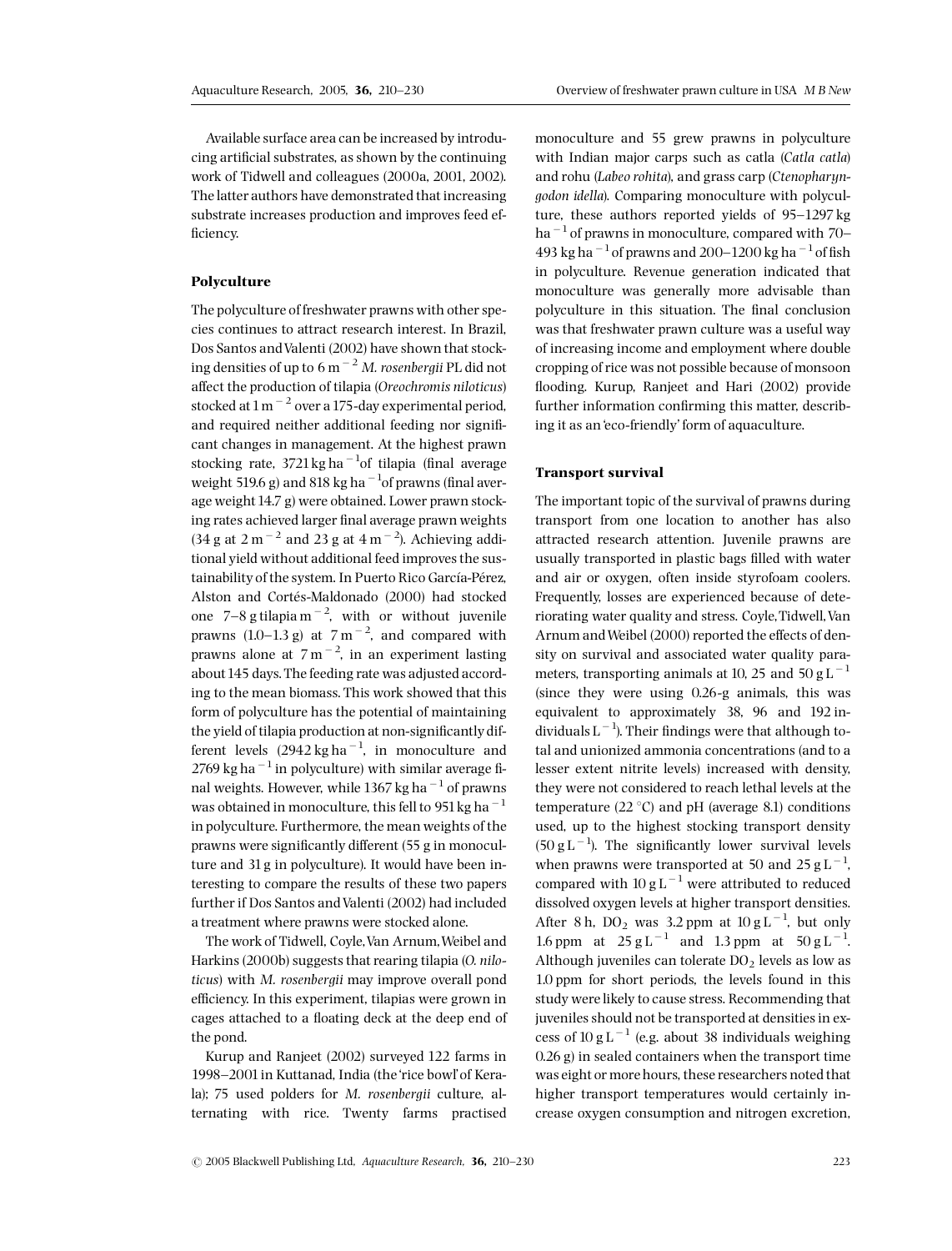making further reductions in transport density essential. In terms of numbers these transport density recommendations seem much lower than those reported or suggested by other authors for young PL. For example, densities in closed containers of 250–417 L $^{-1}$  for short transport times in Brazil and  $666 \mathrm{L}^{-1}$  for 24-36 h in Thailand were cited by Correia, Suwannatous and New (2000);  $100 L^{-1}$  when plastic straw was included as a transport habitat by Vadhyar, Nair, Singh and Joshi (1992);  $125-250$  L<sup>-1</sup> for up to  $16$  h by Valenti and New  $(2000)$ ; and  $250 400 \mathrm{L}^{-1}$  for up to 16 h by New (2002a). However, since young PL only weigh approximately 0.01g each, these densities all fall well within the maximum transport density by weight recommended by Coyle and colleagues (2000). Thus 10 g  $L^{-1}$  could be recommended as a general maximum transport density for PL and juveniles but, for practical purposes, it would be more useful to know the numbers, rather than the weight, per unit volume. Larger animals (including broodstock) are also sometimes transported long distances. This topic therefore needs further elucidation, so that practical tables could be derived, which would state the number of animals recommended for different animal weights, under various levels of temperature and pH, and for varying transport times.

# A glance into the future of freshwater prawn farming

Forecasting the future is little more than gazing into a telescope and expecting. However, it is difficult to resist the temptation.

## Characteristics of the sector

In looking at global trends over the period from now until 2006, I would expect that:

- Chinese production of M. nipponense will continue to increase, for its domestic market and (hopefully) China will commence declaring its production of this species in its statistical returns to FAO;
- Chinese production of *M. rosenbergii* will expand and this species will become an export product;
- China may develop commercial farming of M. malcolmsonii and (perhaps) of M. amazonicum, which is larger than M. nipponense, but is still more likely to appeal to the domestic market than M. rosenbergii;
- production in India and Bangladesh will markedly increase, mainly of M. rosenbergii, for both domestic and global markets;
- $\bullet$  the output of Thailand will expand significantly, as the country realizes that a global market is becoming available and that the culture of freshwater prawns may be more environmentally acceptable than marine shrimp;
- Brazil will become a significant producer of both M. rosenbergii and M. amazonicum;
- other Latin American and African countries will increase their activity in this field;
- Research on the culture of freshwater prawns in temperate zones, pioneered in the USA, will become utilized in the temperate zones of other countries;
- markets for freshwater prawns will continue to expand in both industrialized and developing countries.

## Future scale of production

In considering the effects of these expectations on the global output of farmed freshwater prawns, I have initially ignored the largest producer, China, partly because such a large proportion of its total production in the last 3 years (namely that contributed by the indigenous species M. nipponense) is only an estimate. This, in addition to the very rapid expansion in farmed M. rosenbergii production reported to FAO between 1996, when it suddenly reported an output of over 37000 mt, and 2001, when an output of over 128000 mt was reported, totally skews any global picture. It is extremely difficult to make meaningful global forecasts if China is included. However, I will try!

Let us look at the possible future in the world excluding China first. As noted earlier in this review, the average expansion rates for M. rosenbergii in the world outside China were between about 12% and  $30\% \text{ yr}^{-1}$ , depending on whether we consider the whole decade from 1992 to 2001, or consider only the period 1999-2001. It would probably be over-optimistic to imagine that freshwater prawn farming would continue to expand at  $30\%$  year<sup> $-1$ </sup> in the future! However, even if the more modest expansion rate experienced between 1992 and 2001 continues for the rest of the current decade, global production (excluding China) will be significantly greater by 2010. Figure 10 shows that continued average expansion rates at  $12\%$  year<sup>-1</sup> would result in a global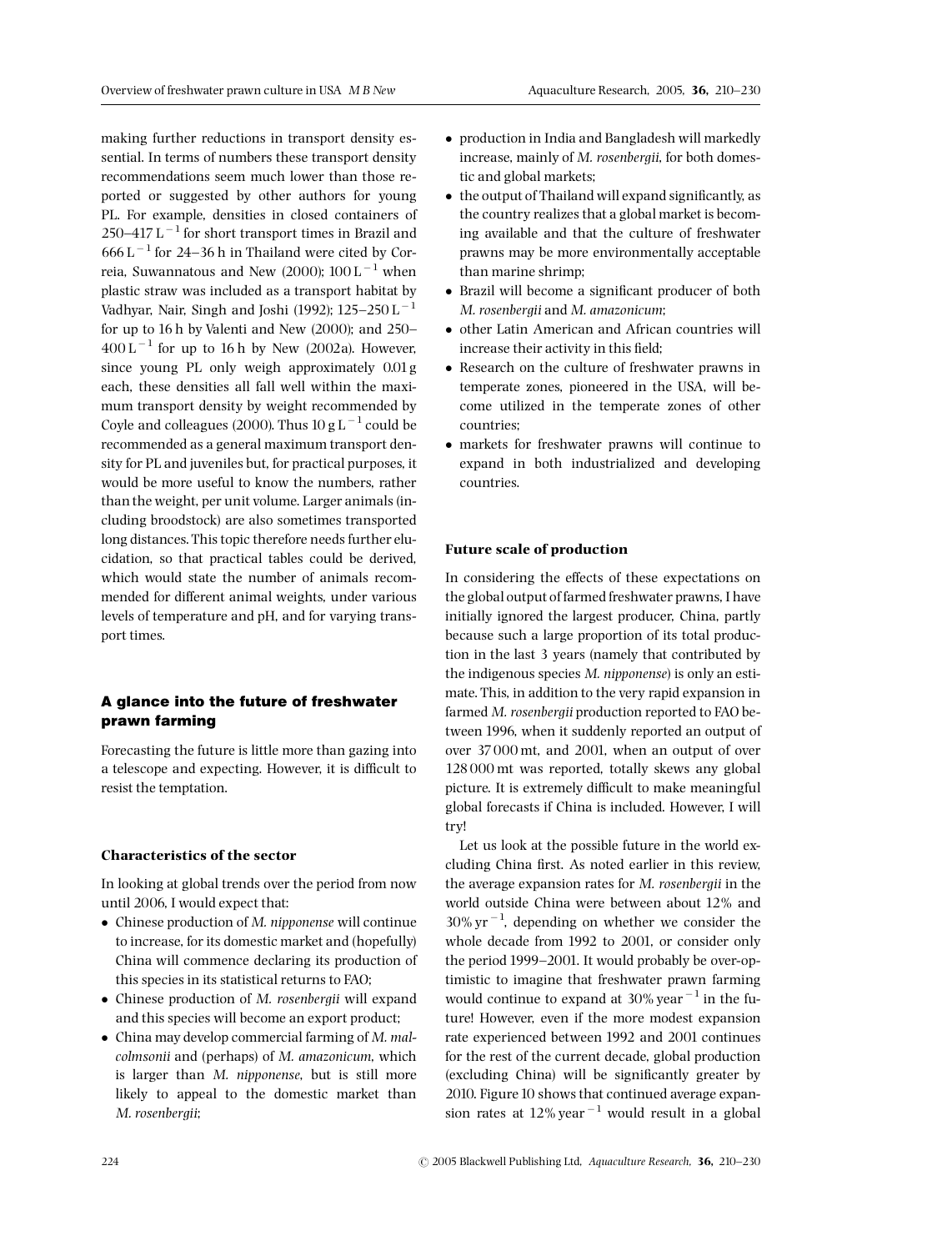

production of farmed Macrobrachium rosenbergii (excluding Chinese and 'nei' production) in the current decade.

Figure 10 Estimates (mt) of future

doubling of Chinese and'nei'production between 2001 and 2010 and a 12% annual expansion rate for Macrobrachium rosenbergii in the rest of the world.

Figure 11 Estimate (mt) of the future production trend based on a

farmed output of M. rosenbergii alone of over 159 000 mt by 2010. The estimate shown in Fig. 10 not only excludes the potential production from China but also the production of other Macrobrachium spp. and the production of Viet Nam, which is currently 'lost'within the FAO category 'freshwater crustaceans nei'.

So now let us look at what may happen if we include potential growth of the sector in China andViet Nam. It is entirely possible that the output of M. rosenbergii and M. nipponense in China in 2010 will be double that in 2001 (which would result in a production approaching 500 000 mt) and that the assumed production of M. rosenbergii in Viet Nam and other minor producing countries not specifically reporting

their output as M. rosenbergii (the nei categories) may also double between 2001 and 2010. If this happens, and production in the rest of the world expands at  $12\%$  year<sup> $-1$ </sup> (the same as in the decade 1992–2001), the total output of freshwater prawns by the end of this decade would exceed 700 000 mt year  $^{-1}$  (Fig. 11). Figure 12 shows what would happen if Chinese and Vietnamese production trebled and the expansion rate in the rest of the world continued at  $30\%$  year<sup>-1</sup>, the rate achieved between 1999 and 2001. If that happened the global production of freshwater prawns would reach over 1.4 million mt year  $^{-1}$  by 2010.

This then is the potential picture. Based on a doubling or trebling of output in China and Viet Nam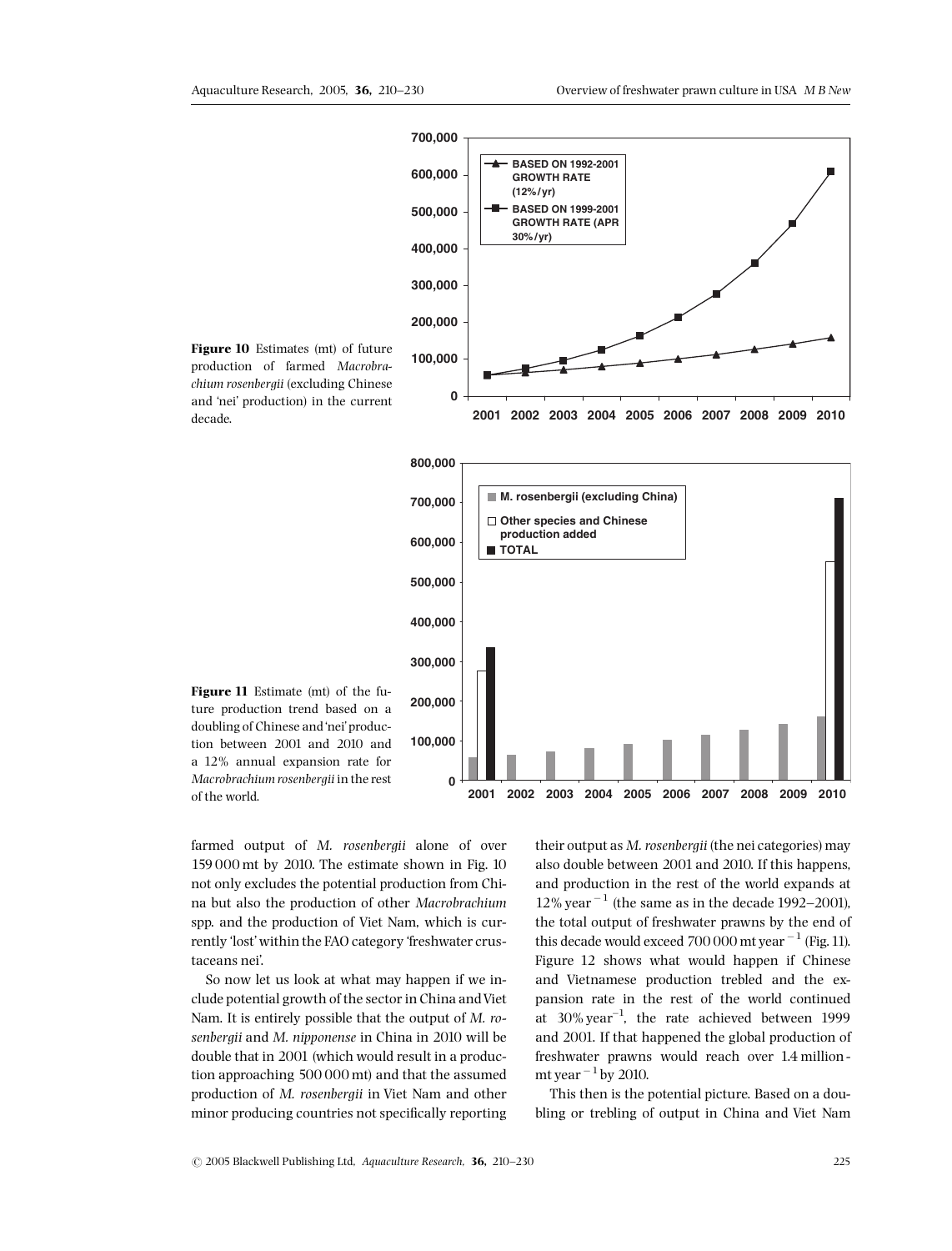

Figure 12 Estimate (mt) of the future production trend based on a trebling of Chinese and 'nei' production between 2001 and 2010 and a 30% annual expansion rate for Macrobrachium rosenbergii in the rest of the world.

and continuing expansion rates of between 12% and  $30\%$  year<sup> $-1$ </sup> in the rest of the world, the farmed production of Macrobrachium spp. would be between 700 000 and 1.4 million mt by 2010. In these scenarios, the potential production of other Macrobrachium spp., such as M. malcolmsonii, M. vollenhovenii and M. amazonicum have not been considered.

Being cautious myself, I would expect that total global freshwater prawn production will be in the region of 750 000–1000 000 mt year  $^{-1}$  by the end of the current decade. This would place its production almost in the same order of magnitude as the marine shrimp farming sector now but, of course, entirely different in its characteristics.

## Research needs

Finally, I would just like to present a'bullet' list of the major topics where I believe further research and development would significantly support the future development of commercially successful and environmentally and socio-economically sustainable small- and large-scale freshwater prawn farming.

In my view, the important topics are:

- Careful consideration of the economic implications of every experiment. Cost considerations should be incorporated into experimental design, so that results can be quantified in financial, as well as purely scientific terms. In this way, the really important research findings can more quickly be adopted in farming practice and benefit both farmers and consumers.
- Freshwater prawns remain undomesticated, although unconscious (and sometimes negative) selection may have taken place in countries where the parent stocks were introduced in very small numbers. Conventional selection and breeding for

desirable traits or (if consumers will accept it) by gene manipulation and transfer is essential to improve the viability of freshwater prawn farming. Further work on hybridization to combine the attractive traits of various species is also warranted. For example, it may be possible to combine the delicate flavour of one species, which commands a premium price, with the more rapid growth rate and/or final market size of another.

- $\bullet$  Genotype/phenotype effects on HIG need much more elucidation. Knowledge on this topic is probably a prerequisite for successful selection, improved management, and enhanced profitability.
- I have often remarked that there should be less research on the hatchery phase of species of fish and crustacea, where so much is already known and successful hatchery technologies exist and have been so widely put into practice. In my view, research on the nursery and grow-out phases, although such experiments are less easily replicated and need to be lengthier than work with larval stages, should be a major priority. In this aspect of research work, I include all aspects of management, including feeding, health management, nutrition, water management, optimizing and maintaining biomass levels to improve product marketability (in other words adapting management procedures to increase the proportion of marketable prawns; of course, the definition of what is marketable depends on the specific characteristics of the market that the farmers wish to supply) and, perhaps most important of all for this genus, practical and effective size management.
- Despite my apparent bias against work with the larval stages, new information that should improve hatchery viability (such as those mentioned earlier in this review) is still being generated.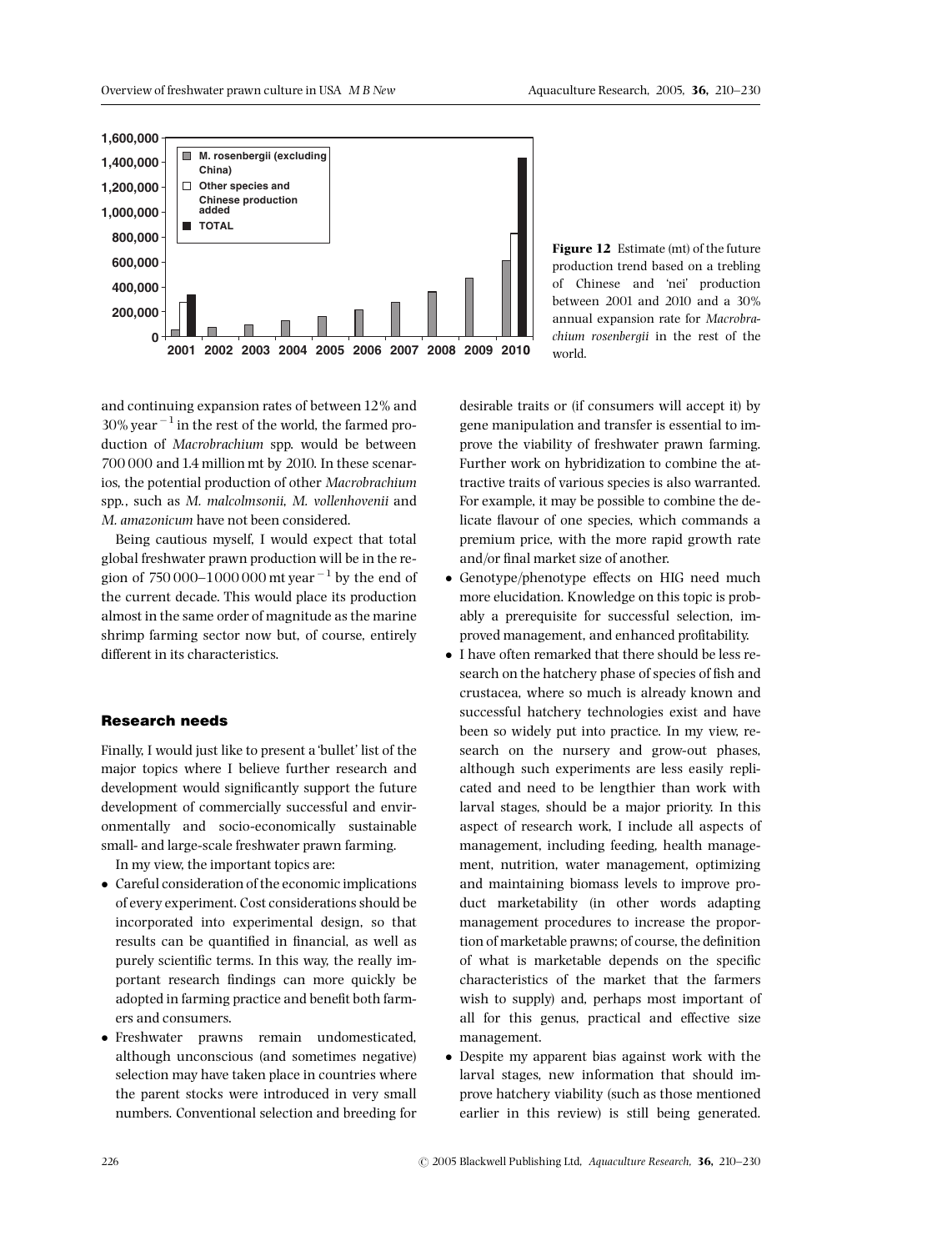Further work on factors affecting the broodstock and larval phases of freshwater prawn farming, particularly on sustainable health management in hatcheries and the effect of broodstock nutrition and management on larval quality merits continued attention. In particular, resolution of the apparently conflicting results of studies on the subsequent performance of early versus latehatching prawns in grow-out seems important. However, I repeat my opinion that expenditure on these topics should not be at the expense of neglecting work on the nursery and grow-out phases. The ideal solution would be experiments that follow the comparative performance of different populations through both hatchery and grow-out phases. Adequate research funding and long-term commitment of both research managers and research scientists are prerequisites for this type of experimental work.

- It is clear that, in many locations, there may be value in the polyculture of freshwater prawns with other crustacea and/or finfish; further research to quantify benefits is required. Work on the integration of freshwater prawn farming with other forms of activity sharing the same resources, such as crop and livestock production, would also be valuable.
- Socio-economic and environmental research is also essential, to ensure that freshwater prawn farming is responsible and sustainable, and that consumer attitudes towards our products (both in international and domestic markets) remain positive.
- The use of suitable harvesting, handling and processing techniques are also important to ensure that our products are of high quality. In this area, I think that further studies on the effect of various methods of handling prawns on product quality are vitally important. The critical period between removing prawns from the rearing enclosure and commencing their transfer to the sites where fresh or chilled products are marketed, or to processing plants, merits particular attention.
- Finally, I would like to stress again that consideration of cost factors need to be a facet of all experimental protocols. Research results may be biologically interesting but economically impossible to apply. Please think carefully about this when designing and reporting your experimental work. Those of us who are involved in peer review for aquaculture journals should also bear this in mind.

#### Acknowledgments

I would like to sincerely thank Dr C. Mohanakumaran Nair, the Convenor of the International Symposium on Freshwater Prawns, for inviting me to present the keynote address (which was based on this review paper) at the College of Fisheries, Kerala Agricultural University, Kochi, India in August 2003. Much gratitude is also due to the Vice-Chancellor of the University, Dr K. V. Peter, and to the Dean of its College of Fisheries, Dr D. D. Nambudiri, for hosting the symposium. I would also like to thank the countless people who have helped me over several decades to gather material on the topic of freshwater prawn culture and research for inclusion in my own publications, where appropriate acknowledgments will be found.

## **References**

- ACC (2003) Aquaculture certification news, April 2003. Global Aquaculture Advocate 6, 7.
- Ahmed N. (2000) Freshwater prawn farming a primary industry for Bangladesh. Fish Farmer 23, 40-41.
- Aiken K.A., Morris D., Hanley F.C. & Manning R. (2002) Aquaculture in Jamaica. Naga,WorldFish Center Quarterly 25,10^15.
- Ali S. & Sahu N.P. (2002) Response of Macrobrachium rosenbergii (de Man) juveniles to fish silages as substitutes for fish meal in dry diets. Asian Fisheries Science 15, 59-69.
- Alston D.E. & García-Pérez A. (2001) Freshwater prawn yield in a continuous system with hybrid red tilapia after removing female Macrobrachium rosenbergii. In: Abstracts of Aquaculture 2001, 21^25 January 2001, Lake Buena Vista, Fl, USA. World Aquaculture Society, Baton Rouge, LA, USA,17pp.
- Anger K. (2001) The Biology of Decapod Crustacean Larvae. A.A. Balkema, Rotterdam, the Netherlands, 420pp.
- Anonymous (1999-2000) Nutrition of new aquaculture species and crustaceans. University of Stirling Annual Report 1999^2000, Institute of Aquaculture, Stirling, UK,13pp.
- Anonymous (2000) Sustainable fresh water farming using farm aquafeeds. Naga,The ICLARM Quarterly 23, 44.
- Anonymous (2000-2001) Systems group aquaculture production systems. University of Stirling Annual Report 2000-2001, Institute of Aquaculture, Stirling, UK, 13pp.
- Anonymous (2001a) Farm-made aquafeed unit launched. INFOFISH International 2, 38.
- Anonymous (2001b) Giant prawn farmed in Russia. INFO-FISH International 2, 40.
- Anonymous (2001c) Push for freshwater prawn farming in India. Asian Aquaculture Magazine May/June, 39.
- Anonymous (2001d) Thai freshwater shrimp finds a future in Hainan. Asian Aquaculture Magazine July/August, 14.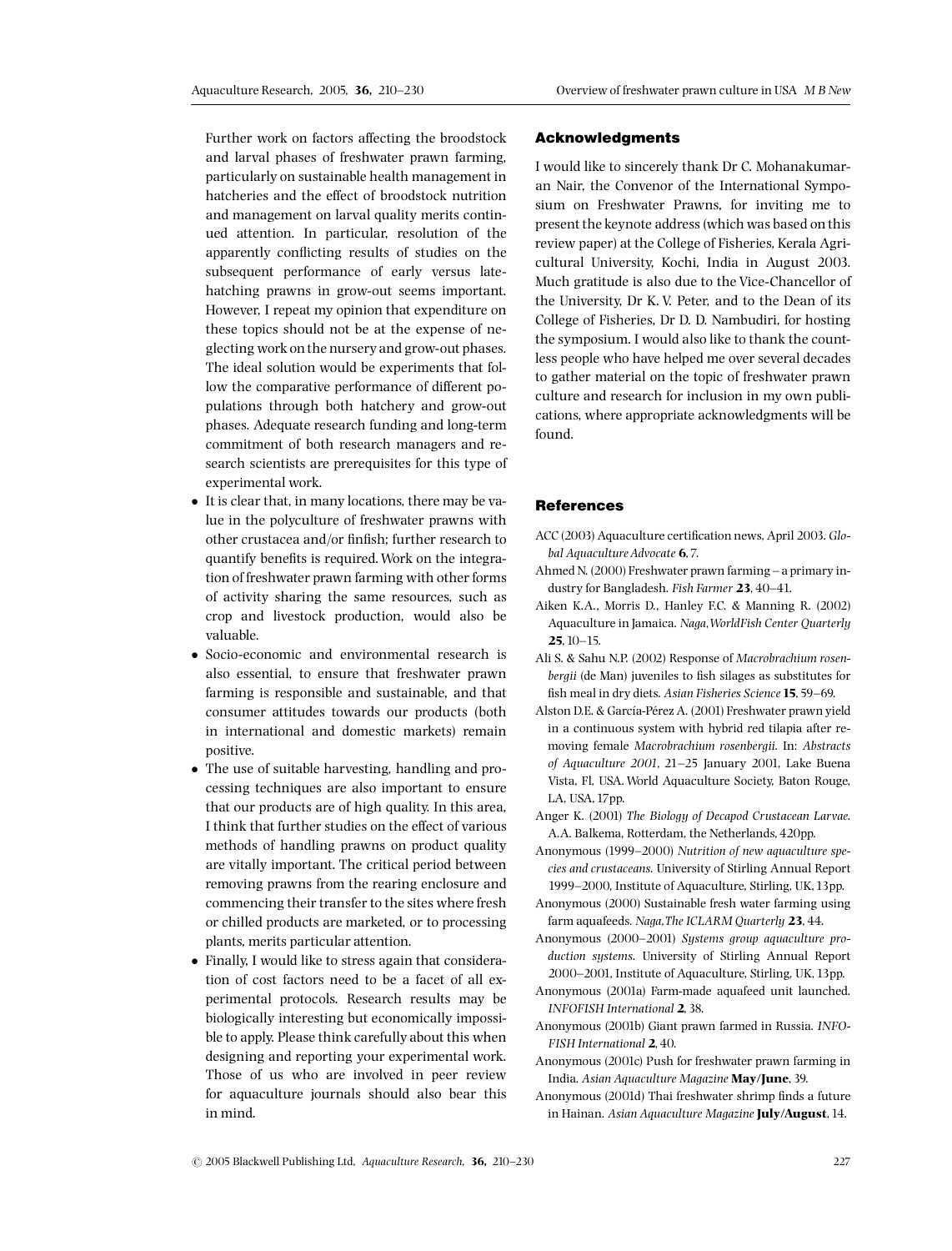Anonymous (2001e) CPF launches new breed of freshwater shrimp. Asian Aquaculture Magazine September/Octoher<sub>7</sub>

Anonymous (2001f) CPF's meatier strain of Macrobrachium rosenbergii. Asian Aquaculture Magazine September/October, 10-11.

- Anonymous (2001g) Filipino success on rosenbergii. Fish Farming International 28, 2.
- Anonymous (2001h) City farming in the Philippines? Fish Farming International 28, 44.
- Anonymous (2001i) Culture species in Malaysia. Asian Aquaculture Magazine November/December, 24.
- Anonymous (2002a) Pacific island nations set aquaculture development priorities. Aquaculture Asia VII, 3.

Anonymous (2002b) Consultation meeting in India on shrimp genetics. Naga,The ICLARM Quarterly 25, 37.

Anonymous (2002c) Progress in the hybridisation of giant freshwater prawn. Asian Aquaculture Magazine May/ **June, 40.** 

Anonymous (2002d) Indian river prawn successfully bred in Wuxi. Asian Aquaculture Magazine July/August, 7.

Anonymous (2003a) India to double scampi production. Asian Aquaculture Magazine March/April, 4.

Anonymous (2003b) New virus found in monodon shrimp. Asian Aquaculture Magazine May/June, 5.

Anonymous (2003c) India backs'scampi'exports. Fish Farming International 30,6.

Baghel D.S. & Saxena V. (2001) Biotechnological tools in giant freshwater prawn aquaculture: prospects for application. INFOFISH International 6, 35-38.

Bart A.N. & Yen P.T. (2001) Improved performance of domesticated giant prawn Macrobrachium rosenbergii in Vietnam. In: Abstracts of Aquaculture 2001, 21-25 January 2001, Lake Buena Vista, FL, USA.World Aquaculture Society, Baton Rouge, LA, USA, 45pp.

Brown J.H. (2001) Israeli Macrobrachium expert is first 'Large Scale Facility' visitor to Institute. Aquaculture News 27, 25.

Brown J.H. (2002) New additions in the tropical prawn unit. Aquaculture News 28, 24.

Brown J.H., McCauley S., Ross B.,Taylor A. & Huntingford F. (2003) A test of two methods for marking larvae and postlarvae of the freshwater prawn, Macrobrachium rosenbergii. Aquaculture Research 34, 49-54.

Buranakanonda A. (2001) Proconco finds opportunities in the Mekong Delta. Asian Aquaculture Magazine July/August, 28^29.

Buranakanonda A. (2002) Kasetsart University to improve giant freshwater prawn brood stock. Asian Aquaculture Magazine May/June, 15-16.

Cavalli R.O., Lavens P. & Sorgeloos P. (2001) Reproductive performance of Macrobrachium rosenbergii females in captivity. Journal of the World Aquaculture Society 32, 60-67.

Cheng W. & Chen J.-C. (2002) The immune responses of freshwater prawn Macrobrachium rosenbergii at different environmental factors. In: SeafarmingToday andTomorrow. European Aquaculture Society Special Publication No. 32

(ed. by B. Basurco & M. Saroglia), pp. 180^181. European Aquaculture Society, Oostende, Belgium.

- ChengW., Liu C.-H., Cheng C.-H. & Chen J.-C. (2003) Osmolality and ion balance in giant river prawn Macrobrachium rosenbergii subjected to changes in salinity: role of sex. Aquaculture Research 34, 555-560.
- Correia E.S., Suwannatous S. & New M.B. (2000) Flowthrough hatchery systems and management. In: Freshwater Prawn Culture (ed. by M.B. New & W.C.Valenti), pp. 52-68. Blackwell Science, Oxford, UK.
- Correia E.S., Pereira J.A., Silva A.P., Horowitz A. & Horowitz S. (2003) Growout of freshwater prawn Macrobrachium rosenbergii in fertilized ponds with reduced levels of formulated feed. Journal of theWorld Aquaculture Society 34, 184^191.
- Coyle S. & Tidwell J.H. (2002) Research examines feeding regimes for freshwater prawns. Global Aquaculture Advocate  $5, 28-29.$
- Coyle S. & Tidwell J. (2003) Effect of different feeds and feeding technologies on prawn production.World Aquaculture 34,  $51 - 53$ .
- Coyle S.,Tidwell J.H.,Van Arnum A. & Weibel C. (2000) The effect of hauling density on survival if juvenile freshwater prawns. Aquaculture Magazine 26, 18-20.
- D'Abramo L.R. (2002) New microbound diet proves successful as replacement for Artemia nauplii. Global Aquaculture Advocate **5**, 18-19.
- D'Abramo L.R. & New M.B. (2000) Nutrition, feeds and feeding. In: Freshwater Prawn Culture (ed. by M.B. New & W.C. Valenti), pp. 203^220. Blackwell Science, Oxford, UK.
- D'Abramo L.R., Daniels W.H., Gerard P.D., Jun W.H. & Summerlin C.G. (2000) Influence of water volume, surface area, and water replacement rate on weight gain of juvenile freshwater prawns, Macrobrachium rosenbergii. Aquaculture 182, 161-171.
- Dimmock A.,Williamson I. & Mather P. (2002) Environmental effects on morphology of mature male Macrobrachium australiense. In: Seafarming Today and Tomorrow. European Aquaculture Society Special Publication No.32 (ed. by B. Basurco & M. Saroglia), pp. 208-209. European Aquaculture Society, Oostende, Belgium.
- Dos Santos M.J.M. & Valenti W.C. (2002) Production of Nile tilapia Oreochromis niloticus and freshwater prawn Macrobrachium rosenbergii stocked at different densities in polyculture systems in Brazil. Journal of theWorld Aquaculture Society 33, 369-376.
- FAO (2003) Fishstat Plus (v. 2.30), Issued 15.03.2003. FIDI, Fisheries Department, FAO, Rome, Italy.
- Fegan D. (2002) Is vannamei fever sustainable in Asia? Global Aquaculture Advocate 5, 15-16.
- Fegan D. & Sriram R. (2001) Macrobrachium boom: freshwater prawn takes off in India. Global Aquaculture Advocate 4,65.
- García-Pérez A., Alston D.E. & Cortés-Maldonado R. (2000) Growth, survival, yield, and size distribution of freshwater prawn Macrobrachium rosenbergii and tilapia Oreo-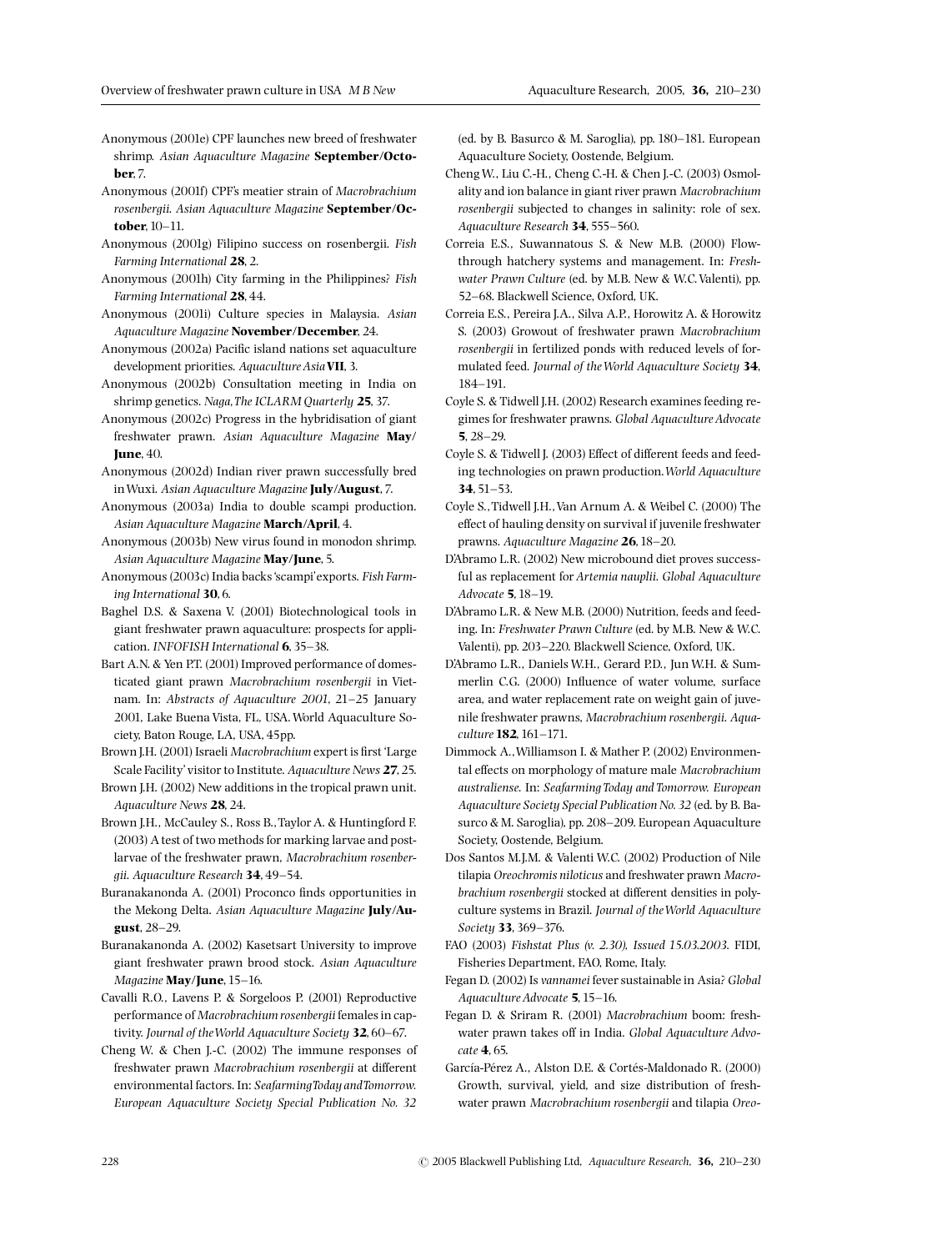chromis niloticus in polyculture and monoculture systems in Puerto Rico. Journal of theWorld Mariculture Society 31, 446^451.

- González-Peña M.C., Gomes S.Z. & Moreira G.S. (2002) Effects of dietary fiber on growth and gastric emptying time of the freshwater prawn Macrobrachium rosenbergii (De Man, 1879). Journal of the World Aquaculture Society 33, 441^447.
- Goswami M. & Prasad K.P. (2000) Efficacy of benzalkonium chloride as an antibacterial and immunostimulant in Macrobrachium rosenbergii (de Man). Asian Fisheries Science 13, 279-285.
- Graziani C., De Donato M., Lodeiros C., Orta T. & Salazar S. (2001) Allozymic genetic variation in four shrimp species of Macrobrachium and its use for hybrid verification. In: Abstracts of Aquaculture 2001, 21^25 January 2001, Lake Buena Vista, FL, USA. World Aquaculture Society, Baton Rouge, LA, USA, 257pp.
- Hari B. & Kurup B.M. (2002) Vitamin C (ascorbyl 2 polyphosphate) requirement for freshwater prawn Macrobrachium rosenbergii. Asian Fisheries Science 15, 145-154.
- Hari B. & Kurup B.M. (2003) Comparative evaluation of dietary protein levels and plant-animal protein ratios in Macrobrachium rosenbergii (de Man). Aquaculture Nutrition 9, 131-137.
- Holthuis L.B. (1980) FAO species catalogue. Vol.1. Shrimps and prawns of the world. An annotated catalogue of species of interest to fisheries. FAO Fisheries Synopses, 125 Vol.1. FAO, Rome, Italy. 261 pp.
- INFOFISH (2002) Technical Q&A (organic aquaculture). IN-FOFISH International 4, 74-75.
- Jain K.K. & Diwan A.D. (2002) Making saline wastelands productive through aquaculture. INFOFISH International 6,16^18, 20.
- Jayachandaran K.V. (2001) Palaemonid Prawns: Biodiversity, Taxonomy, Biology and Management. Science Publishers, Enfield, NH, USA, 624pp.
- Karplus I., Malecha S.R. & Sagi A. (2000) The biology and management of size variation. In: Freshwater Prawn Culture (ed. by M.B. New & W.C. Valenti), pp. 259-289. Blackwell Science, Oxford, UK.
- Kurup B.M. & Ranjeet K. (2002) Integration of freshwater prawn culture with rice farming in Kuttanad, India. Naga, WorldFish Center Quarterly 25, 16-19.
- Kurup M., Ranjeet K. & Hari B. (2002) Eco-friendly farming of freshwater giant prawn. INFOFISH International 5, 48^50,54.
- Law A.T., Wong Y.H. & Abol-Munafi A.B. (2002) Effect of hydrogen ion on Macrobrachium rosenbergii egg hatchability in brackish water. Aquaculture  $214$ ,  $247-251$ .
- Lee N. & Tiersch T.R. (2001) Effects of cobalt-60 irradiation on the Malaysian prawn. In: Abstracts of Aquaculture 2001, 21^25 January 2001, Lake Buena Vista, FL, USA. World Aquaculture Society, Baton Rouge, LA, USA,362pp.
- Liao I.C. & Guo J.J. (1990) Studies on the tolerance of postlarvae of Penaeus monodon, P. japonicus, P. semisulcatus,

P. penicillatus, Metapenaeus ensis and Macrobrachium rosenbergii to benzalkonium chloride, benzethorium. Coastal Fisheries Series (Taiwan) 24, 95^99.

- Lutz C.G. (2003) Genetic improvement in freshwater prawns. Aquaculture Magazine 29, 38-41.
- Marques de A., Lombardi J.V. & Boock M.V. (2000) Stocking densities for nursery phase culture of the freshwater prawn Macrobrachium rosenbergii in cages. Aquaculture 187,127^132.
- Mendoza R., Montemayor J., Aguilera C., Verde J. & Rodríguez G. (2001) Feed attractants and stimulants in practical diets for blue shrimp L. stylirostris and freshwater prawn M. rosenbergii. In: Abstracts of Aquaculture 2001, 21-25 January 2001, Lake Buena Vista, FL, USA. World Aquaculture Society, Baton Rouge, LA, USA, 433pp.
- Merican Z. & Vasudevan S. (2003) Optimism in India. Asian Aquaculture Magazine May/June, 26.
- MiaoW. & Ge X. (2002) Freshwater prawn culture in China: an overview. Aquaculture Asia VII, 9-12.
- Moraes-Riodades P.M. & Valenti W.C. (2001) Freshwater prawn farming in Brazilian Amazonia shows potential for economic, social development. Global Aquaculture Advocate 4,73-74.
- Nagarajan J. & Chandrasekar S. (2002) Freshwater prawn farming expanding in India. Global Aquaculture Advocate 5,  $46-48$ .
- Nandeesha M.C. (2001) Farmers innovate technology for freshwater culture of tiger shrimp. Aquaculture Asia VI,  $31 - 33.$
- Nandeesha M.C. (2003) Commercialization of giant freshwater prawn culture in India by farmers. AquacultureAsia VIII, 29-33.
- New M.B. (2002a) Farming freshwater prawns: a manual for the culture of the giant river prawn (Macrobrachium rosenbergii). FAO Fisheries Technical Paper no. 428, FAO, Rome, Italy, 212pp.
- New M.B. (2002b) Palaemonid prawns: biodiversity, taxonomy, biology and management [book review]. Aquaculture International 9, 545-548.
- New M.B. & Singholka S. (1985) Freshwater prawn farming: a manual for the culture of Macrobrachium rosenbergii. FAO Fisheries Technical Paper no. 225, Rev.1, FAO, Rome, Italy, 118pp.
- New M.B. & Valenti W.C. (2000) Freshwater Prawn Culture. Blackwell Science, Oxford, UK, 443pp.
- Niu C., Lee D., Goshima S. & Nakao S. (2003) Effects of temperature on food consumption, growth and oxygen consumption of freshwater prawn Macrobrachium rosenbergii (de Man 1879) postlarvae. Aquaculture Research 34,  $501 - 506$ .
- Pillai B.R., Rao K.J. & Mohanty J. (2001) Toxicity of selected cryoprotectants to the first zoeal stages of giant freshwater prawn Macrobrachium rosenbergii (de Man). Asian Fisheries Science 14, 1-8.
- Phatarpekar P.V., Kenkre V.D., Sreepada R.A., Desai U.M. & Achuthankutty C.T. (2002) Bacterial flora associated with